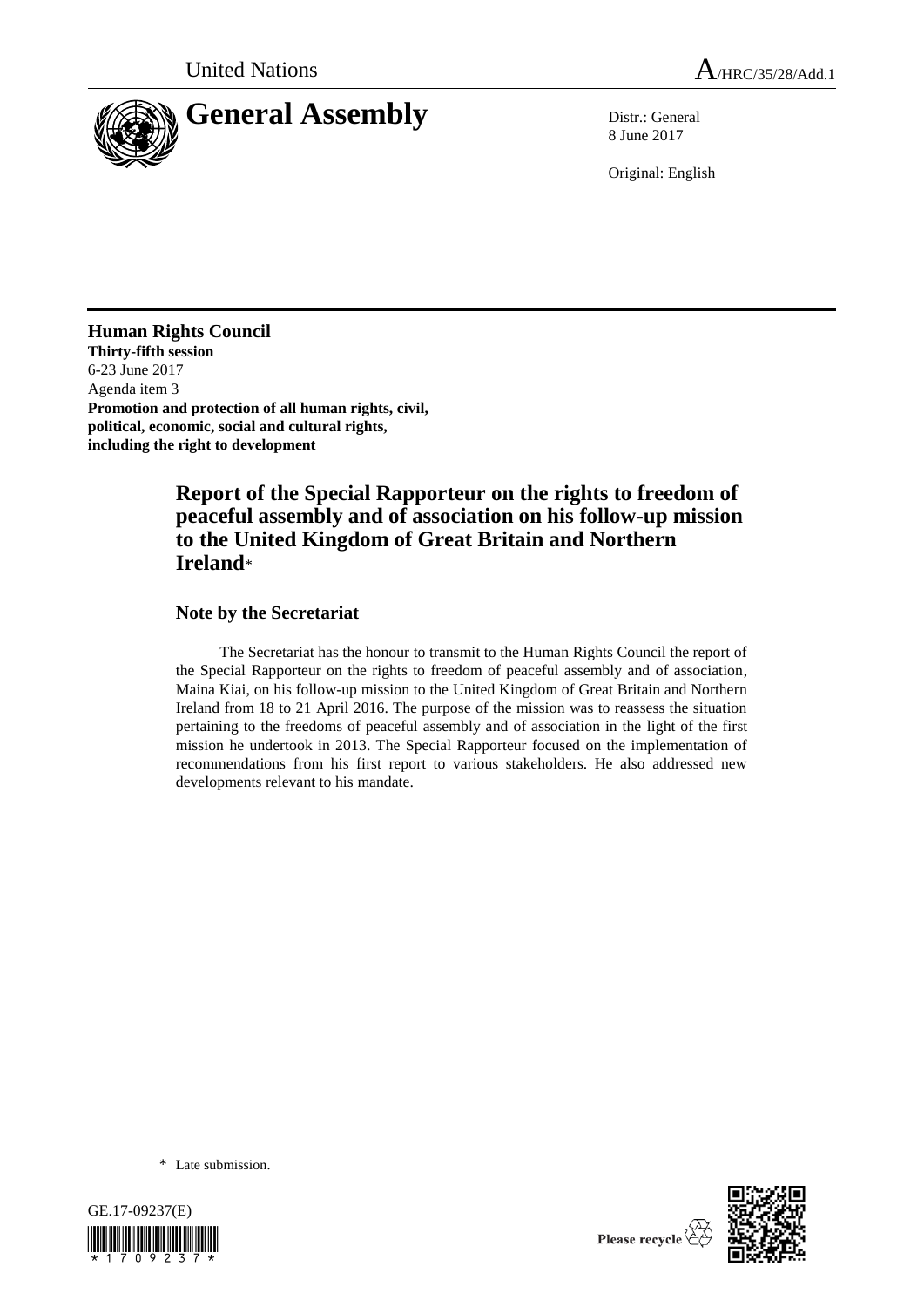# Report of the Special Rapporteur on the rights to freedom of<br>peaceful assembly and of association on his follow-up mission<br>to the United Kingdom of Great Britain and Northern Ireland\*\*

# Contents

|      |            |  | Page           |
|------|------------|--|----------------|
| L    |            |  | $\overline{3}$ |
| П.   |            |  | 3              |
|      |            |  | 3              |
|      | $\bf{B}$ . |  | 8              |
|      |            |  | 11             |
| III. |            |  | 12             |
|      | A.         |  | 12             |
|      | $\bf{B}$ . |  | 14             |
| IV.  |            |  | 19             |
|      |            |  | 19             |
|      | <b>B.</b>  |  | 20             |

<sup>\*\*</sup> Circulated in the language of submission only.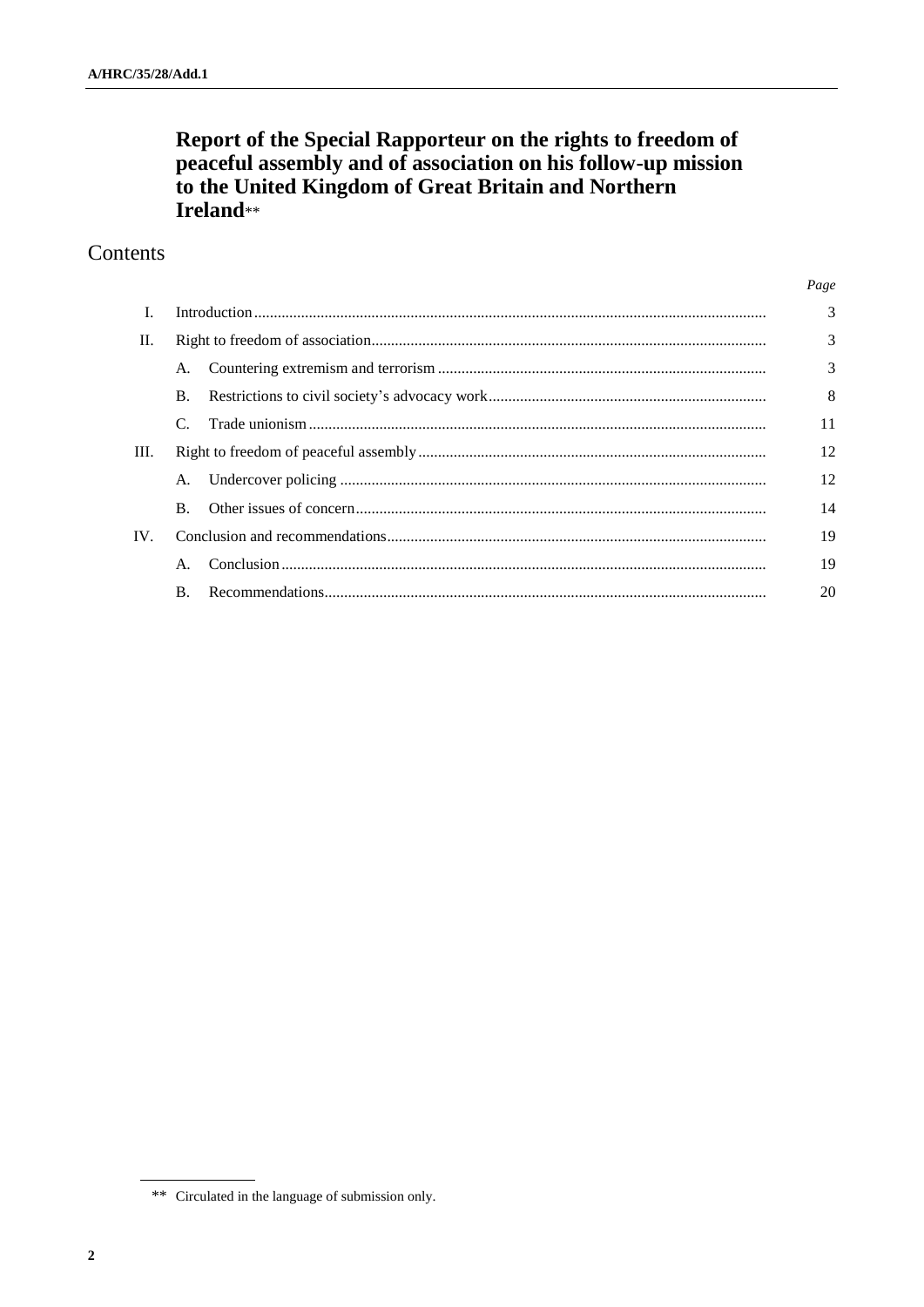# **I. Introduction**

1. Pursuant to Human Rights Council resolution 24/5, the Special Rapporteur on the rights to freedom of peaceful assembly and of association, Maina Kiai, conducted a followup mission to the United Kingdom of Great Britain and Northern Ireland from 18 to 21 April 2016, at the invitation of the Government.

2. The purpose of the follow-up mission was to reassess the situation pertaining to the freedoms of peaceful assembly and of association in the light of the first mission he undertook from 14 to 23 January 2013. The Special Rapporteur focused on the implementation of recommendations from his report of  $2013$ .<sup>1</sup> He also addressed new developments relevant to his mandate. Given the brevity of the mission, he examined only the situation in England.

3. The Special Rapporteur commends the Government for its excellent cooperation with the framework of his second mission, and for its continued willingness to constructively engage on human rights in general, and on the rights to freedom of peaceful assembly and of association in particular. A remarkable number of meetings were set up in London with members of the executive and legislative branches and of independent institutions. During his mission, the Special Rapporteur met with representatives from the Foreign and Commonwealth Office; the Home Office; the Cabinet Office; the Ministry of Justice; the Office for Security and Counter-Terrorism; the Crown Prosecution Service; the Metropolitan Police Service; Her Majesty's Inspectorate of Constabulary; the Joint Committee on Human Rights and the Home Affairs Committee of Parliament; the Independent Police Complaints Commission; the Equality and Human Rights Commission; the Charity Commission; and the Independent Reviewer of Terrorism Legislation. He thanks all those officials, whose input and assistance were very helpful.

4. The Special Rapporteur also thanks the many activists, members of civil society and other non-governmental interlocutors who took time out of their busy schedules to meet with him. These individuals were a diverse group, coming from many walks of life, working on a broad range of issues and hailing from a multitude of different backgrounds — religious, cultural, ethnic and otherwise. He was struck by their shared passion and commitment to making their communities better.

5. Finally, the Special Rapporteur reiterates his appreciation to the Government for its continuous support to his mandate, including on the occasion of the mandate's renewal in June 2016, and more generally for its sustained efforts at promoting and protecting the rights to freedom of peaceful assembly and of association and civil society space at the international level, including by co-sponsoring a number of dedicated Human Rights Council resolutions.

# **II. Right to freedom of association**

## **A. Countering extremism and terrorism**

## **1.** *Prevent* **strategy**

6. One of the biggest concerns brought to the Special Rapporteur's attention during his mission was the Government's focus on countering non-violent extremism without a narrow and explicit definition, at the expense of basic human rights and fundamental freedoms. Many interlocutors identified the *Prevent* strategy as the epitome of the problem.

<sup>&</sup>lt;sup>1</sup> A/HRC/23/39/Add.1.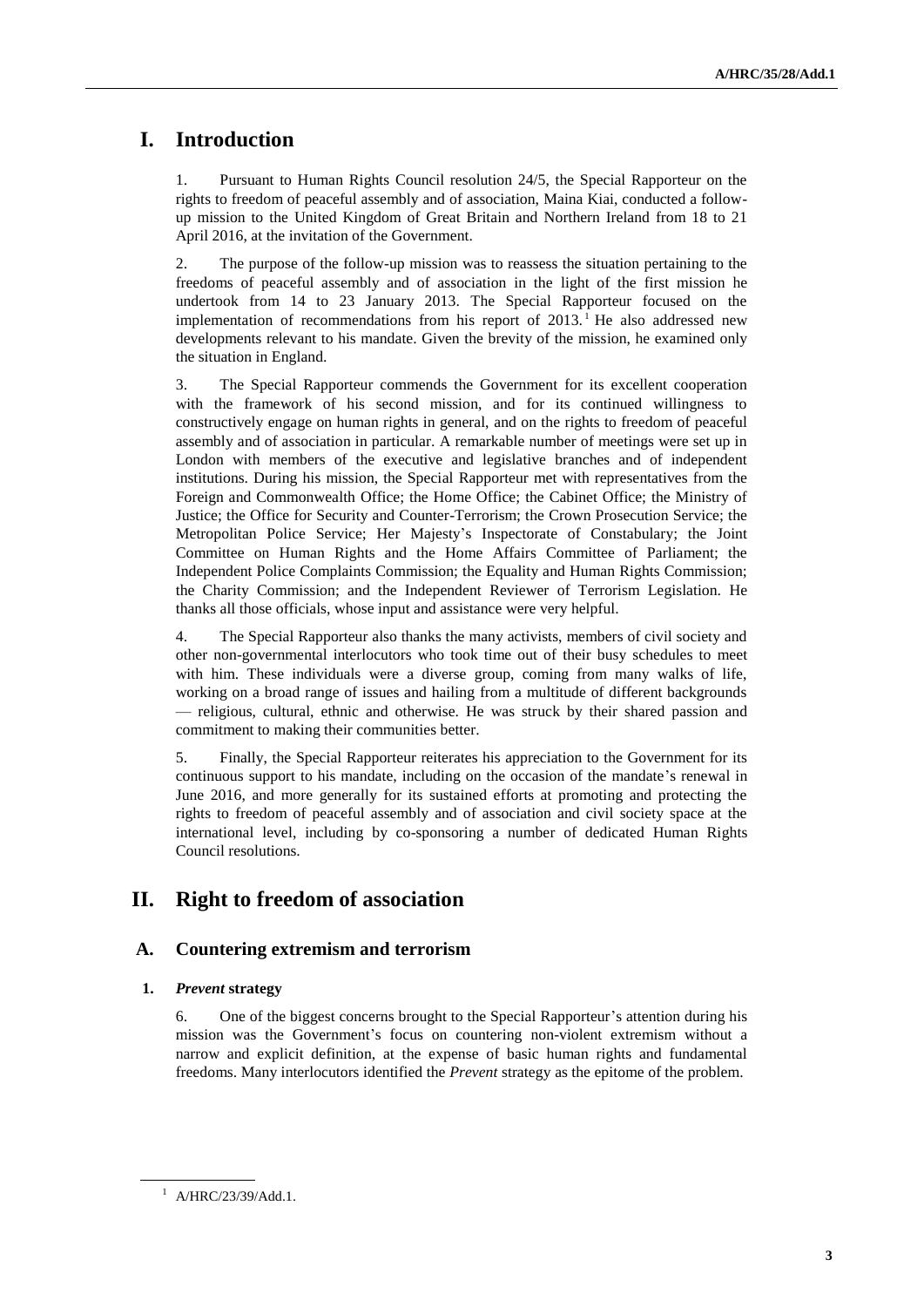7. The *Prevent* strategy<sup>2</sup> is the second pillar of CONTEST, the State's counterterrorism strategy.<sup>3</sup> The first version of CONTEST was published in 2006. *Prevent* aims to

(a) respond to the ideological challenge [the country] face[s] from terrorism and aspects of extremism, and the threat [it] face[s] from those who promote these views, (b) provide practical help to prevent people from being drawn into terrorism and ensure they are given appropriate advice and support; and (c) work with a wide range of sectors (including education, criminal justice, faith, charities, online and health) where there are risks of radicalisation that [the authorities] need to deal with.<sup>4</sup>

*Prevent* focuses on individuals and groups who "vocal[ly] or active[ly] oppos[e] fundamental British values, including democracy, the rule of law, individual liberty and mutual respect and tolerance of different faiths and beliefs<sup>155</sup> and who are seen as being predisposed to respond positively to terrorist ideologies.

8. The Special Rapporteur sympathizes with the need to combat the scourge of terrorism in a comprehensive and forceful manner. This is without doubt one of the greatest challenges faced by countries today. However, this should not be done in disregard of fundamental freedoms. During his mission, the feedback he received from civil society on the impact of the *Prevent* strategy on the enjoyment of these freedoms was overwhelmingly negative. Students, activists and members of faith-based organizations related countless anecdotes of the programme being implemented in a way that translated simply into crude racial, ideological, cultural and religious profiling, with concomitant effects on the right to freedom of association of some groups.

9. For example, the duty imposed on certain categories of public officials, including teachers, to observe, record and report individuals they may consider "extremist" has led to undue restrictions on student union activities and the singling out of students from minority communities. In one instance, a 17-year-old student claimed he was targeted as he expressed his solidarity with the people of the State of Palestine by wearing a Palestine badge and scarf and distributing leaflets on the humanitarian situation there. The student was referred to the authorities under the *Prevent* strategy, and two police officers subsequently came to his house to question him on his views on Palestine, Israel and the Middle East.<sup>6</sup> The school denied to the media that the boy was referred for wearing the badge, but failed to provide an alternative explanation. In addition, environmentalists, anticapitalist groups and some Members of Parliament have reportedly been provided as examples of extremists in *Prevent* trainings.

10. The Special Rapporteur concurs with civil society that the *Prevent* strategy is inherently flawed.<sup>7</sup> First, the guidance offered to decision makers in schools on how to apply the *Prevent* duty provides that "specified authorities are expected to assess the risk of children being drawn into terrorism, including support for extremist ideas that are part of

<sup>2</sup> United Kingdom of Great Britain and Northern Ireland, Home Office, *Prevent Strategy* (London, The Stationery Office, 2011). Available from

www.gov.uk/government/uploads/system/uploads/attachment\_data/file/97976/prevent-strategyreview.pdf.

<sup>3</sup> United Kingdom, Home Office, *CONTEST: The United Kingdom's Strategy for Countering Terrorism* (London, The Stationery Office, 2011). Available from www.gov.uk/government/publications/counter-terrorism-strategy-contest.

<sup>4</sup> See www.gov.uk/government/publications/2010-to-2015-government-policy-counter-terrorism/2010 to-2015-government-policy-counter-terrorism.

<sup>5</sup> See United Kingdom, Home Office, *Revised Prevent Duty Guidance: For England and Wales* (2015), para. 7. Available from

www.gov.uk/government/uploads/system/uploads/attachment\_data/file/445977/3799\_Revised\_Preve nt\_Duty\_Guidance\_\_England\_Wales\_V2-Interactive.pdf.

<sup>&</sup>lt;sup>6</sup> See Rights Watch (United Kingdom), "Preventing education? Human rights and UK counterterrorism policy in schools (July 2016), paras. 99-104. Available from [http://rwuk.org/wp](http://rwuk.org/wp-content/uploads/2016/07/preventing-education-final-to-print-3.compressed-1.pdf)[content/uploads/2016/07/preventing-education-final-to-print-3.compressed-1.pdf.](http://rwuk.org/wp-content/uploads/2016/07/preventing-education-final-to-print-3.compressed-1.pdf)

 $^7$  Ibid., paras. 15-36.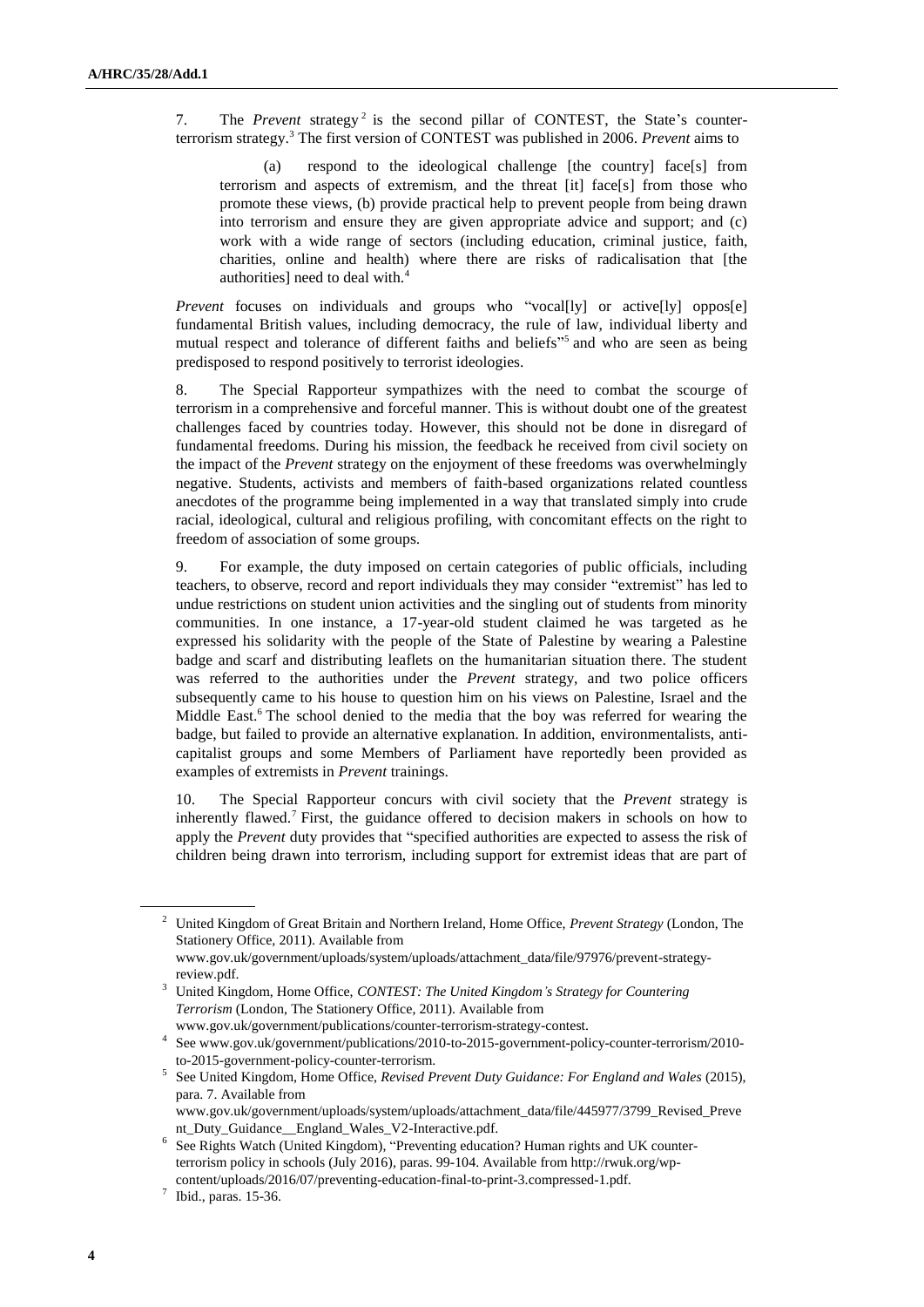terrorist ideology" 8 and that those authorities "need to demonstrate that they are protecting children and young people from being drawn into terrorism by having robust safeguarding policies in place to identify children at risk, and intervening as appropriate".<sup>9</sup> The Special Rapporteur believes that such unclear guidelines give excessive discretion to decision makers, which subsequently makes the overall application of *Prevent* unpredictable and potentially arbitrary, hence rendering it inconsistent with the principle of the rule of law.

11. Second, the guidance lists a set of indicators of vulnerability and risk which are overly broad, including "spending increasing time in the company of other suspected extremists", "changing [one's] style of dress or personal appearance to accord with the group", "communications with others that suggest identification with a group/cause/ideology", "clearly identifying another group as threatening what they stand for and blaming that group for all social and political ills" and "having occupational skills that can enable acts of terrorism". 10

12. Third, in the Special Rapporteur's view, the *Prevent* strategy appears to draw a nearly automatic link between extremism and terrorism. However, British law makes a clear distinction between the two. The Terrorism Act 2000 defines terrorism as the "use or threat of action … designed to influence the government … or to intimidate the public or a section of the public … for the purpose of advancing a political, religious or ideological cause". 11 "Extremism", meanwhile, is vaguely defined in *Prevent* as "opposition to British values".

13. These flaws, combined with the encouragement of people to report suspicious activity, have created unease and uncertainty regarding what can legitimately be discussed in public. For instance, the Special Rapporteur was informed about teachers being reported for innocuous comments in class. The spectre of "Big Brother" is so large, in fact, that some families are reportedly afraid of even discussing the negative effects of terrorism in their own homes, fearing that their children would talk about it at school and have their intentions misconstrued.

14. Overall, it appears that *Prevent* is having the opposite of its intended effect: by dividing, stigmatizing and alienating segments of the population, *Prevent* could end up promoting extremism, rather than countering it. The Special Rapporteur was disappointed to learn that the Government announced in October 2016, following an internal review, that *Prevent* should be strengthened.<sup>12</sup> There was reportedly no public consultation during this review, which he considers particularly troubling in the light of the public concerns voiced by several stakeholders. He reiterates the call made by the Independent Reviewer of Terrorism Legislation,<sup>13</sup> the parliamentary Joint Committee on Human Rights,<sup>14</sup> the United Nations Committee on the Rights of the Child<sup>15</sup> and several civil society actors for an independent review of the strategy to be completed. Inputs from all relevant stakeholders should be sought in such processes.

<sup>8</sup> See United Kingdom, Home Office, *Revised Prevent Duty Guidance*, para. 67.

<sup>&</sup>lt;sup>9</sup> Ibid., para. 68.

<sup>10</sup> See United Kingdom, Home Office, *Channel Duty Guidance: Protecting Vulnerable People From Being Drawn Into Terrorism* (2015), paras. 51-53. Available from www.gov.uk/government/uploads/system/uploads/attachment\_data/file/425189/Channel\_Duty\_Guida nce\_April\_2015.pdf.

<sup>&</sup>lt;sup>11</sup> See United Kingdom, Terrorism Act 2000, chap. 11, sects. 1-4 (2000).

<sup>&</sup>lt;sup>12</sup> United Kingdom, House of Lords Hansard, *Prevent Strategy*, vol. 776, 26 October 2016. Available from [https://hansard.parliament.uk/lords/2016-10-26/debates/D21E35A2-D38C-4D46-9201-](https://hansard.parliament.uk/lords/2016-10-26/debates/D21E35A2-D38C-4D46-9201-A9FE5643FF2D/PreventStrategy) [A9FE5643FF2D/PreventStrategy.](https://hansard.parliament.uk/lords/2016-10-26/debates/D21E35A2-D38C-4D46-9201-A9FE5643FF2D/PreventStrategy)

<sup>&</sup>lt;sup>13</sup> David Anderson, "Independent reviewer of terrorism legislation", oral evidence to the Joint Committee on Human Rights, Q23, in HC 836, "Counter-terrorism and human rights", 26 November 2014.

<sup>&</sup>lt;sup>14</sup> United Kingdom, Parliament, Joint Committee on Human Rights, "Government should consider extremist strategy", 22 July 2016. Available from www.parliament.uk/business/committees/committees-a-z/joint-select/human-rights-committee/news-

parliament-2015/counter-extremism-report-published-16-17/.

See CRC/C/GBR/CO/5, para. 22 (b).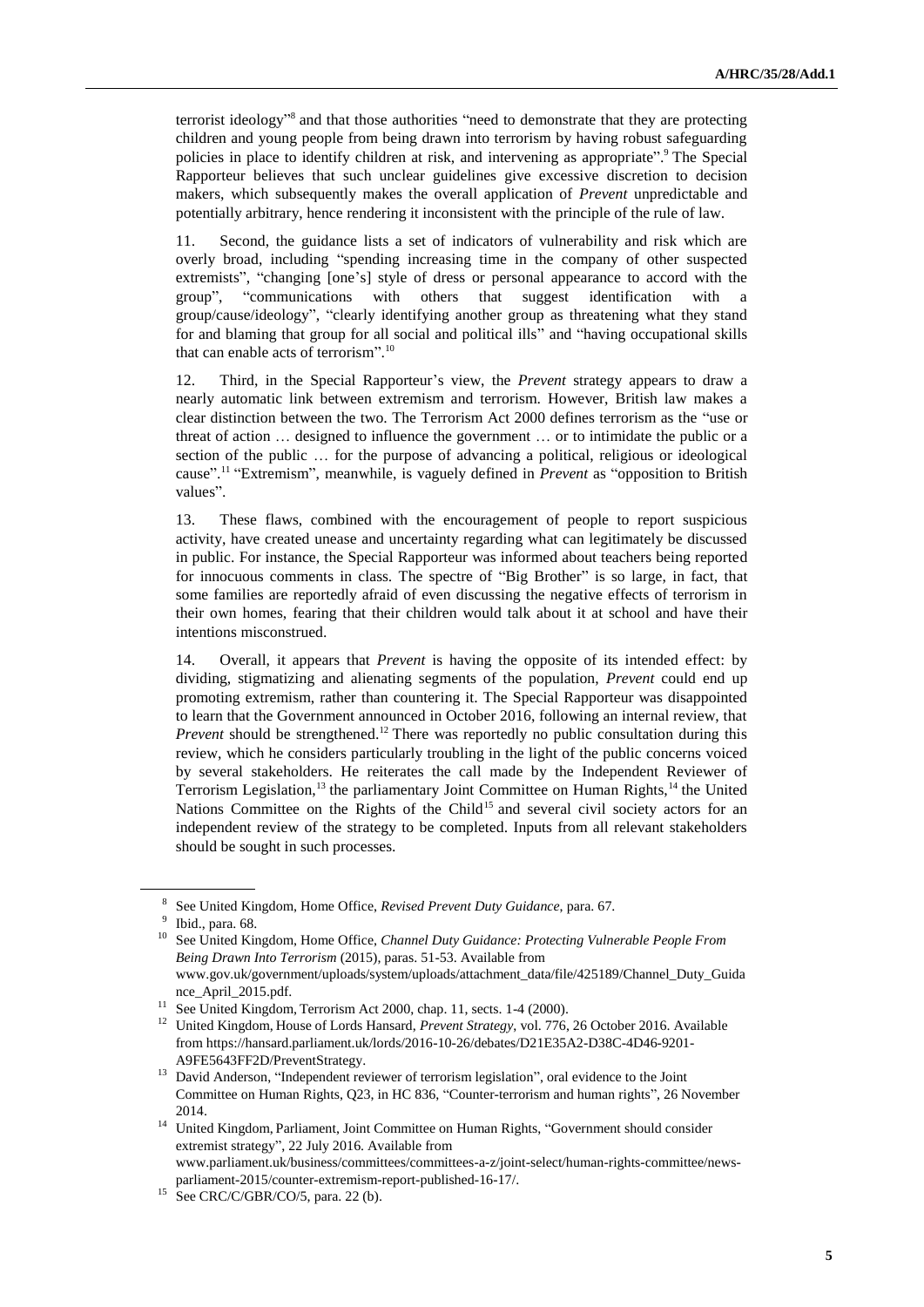## **2. Counter-Extremism and Safeguarding Bill**

15. In 2015, the Government announced the introduction of a counter-extremism bill, which was later renamed the Counter-Extremism and Safeguarding Bill. The bill may authorize the issuance of civil orders to, inter alia, ban non-violent extremist groups, stop individuals engaging in extremist behaviour and close down premises used to support extremists. The Special Rapporteur notes that the bill has not been introduced before Parliament. He nevertheless warns against any future introduction, as the bill is highly problematic.

16. The Special Rapporteur is troubled that the bill apparently seeks to use civil orders with a view to circumventing the opening of criminal cases, which have a higher standard of proof. Even more problematic, however, is the intrinsic vagueness of the term "nonviolent extremism" that the bill employs. Government officials themselves seemed to have trouble defining the term, which signals vast potential for arbitrary and abusive interpretation. The Special Rapporteur is deeply worried about the possible negative unintended consequences of such provisions. It is indeed difficult to define the term "nonviolent extremist" without treading into the territory of policing thought and opinion. Innocent individuals would be targeted. Many more would fear that they might be targeted — whether because of their skin colour, religion or political persuasion — and be fearful of exercising their rights. Both outcomes would be unacceptable.

17. It is the duty of the Government — and indeed of all States — to do all it can to prevent, limit and mitigate potential terrorist attacks that could arise from extremism. The Special Rapporteur believes that the existing legal framework is robust enough to deal with any issues of extremism and related intolerance that could give rise to terrorism. In this regard, he echoes the findings of the Joint Committee on Human Rights, which stated that the "Government should not legislate, least of all in areas which impinge on human rights, unless there is a clear gap in the existing legal framework. The Government has not been able to demonstrate that such a gap exists. We therefore take the view that the Government has not demonstrated a need for new legislation … [and] any new legislation may prove counter-productive". 16

#### **3. Undue restrictions on the use of funds by associations**

18. In his report of 2013, the Special Rapporteur noted that Muslim organizations registered in the United Kingdom and other charities operating in countries deemed sensitive face serious difficulties in transferring and spending funds.<sup>17</sup> He was apprised by civil society that such difficulties remain. The Charity Finance Group conducted an analysis of the problems encountered by charities in this context, which include international transfers delayed or denied by banks in the United Kingdom and corresponding banks based in foreign countries, funds frozen due to banks' due diligence processes, delays in opening bank accounts and accounts closed.<sup>18</sup>

19. The Special Rapporteur raised the issue of restrictions on the use of funds by charities with the Charity Commission, which informed him that charities are provided with guidance to help them identify and mitigate risks of abuse for extremist purposes or terrorism financing. The Commission is also working with sections of the Government and the banking sector to raise concerns about the impact of de-risking and de-banking on the sector.

20. While noting these efforts with satisfaction, the Special Rapporteur thinks that the Commission and all agencies concerned can do more to ensure that charities and other

<sup>16</sup> See United Kingdom, Parliament, Joint Committee on Human Rights, *Counter-Extremism* (2015), para. 106. Available from

www.publications.parliament.uk/pa/jt201617/jtselect/jtrights/105/10502.htm.

<sup>17</sup> See A/HRC/23/39/Add.1, para. 84.

<sup>&</sup>lt;sup>18</sup> Charity Finance Group, "Briefing: impact of banks' de-risking on not for profit organizations", March 2015. Available from

[www.cfg.org.uk/Policy/~/media/Files/Policy/Banking/Briefing%20%20Impact%20of%20banks%20d](http://www.cfg.org.uk/Policy/~/media/Files/Policy/Banking/Briefing%20%20Impact%20of%20banks%20derisking%20activities%20on%20charities%20%20March%202015.pdf) [erisking%20activities%20on%20charities%20%20March%202015.pdf.](http://www.cfg.org.uk/Policy/~/media/Files/Policy/Banking/Briefing%20%20Impact%20of%20banks%20derisking%20activities%20on%20charities%20%20March%202015.pdf)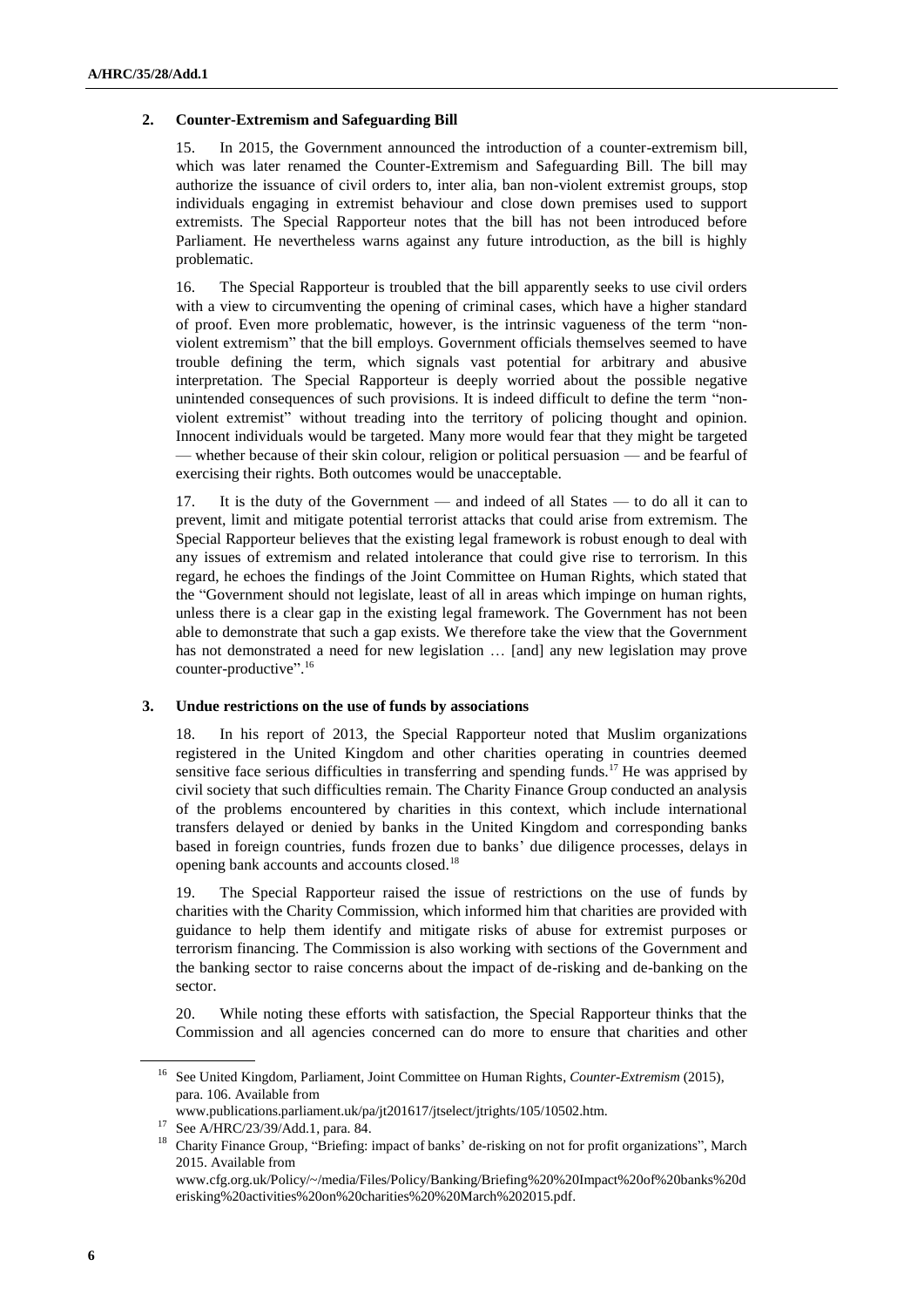groups are not subjected to de-risking or de-banking where there are other options for mitigating or managing risk. Charities that work in high-risk areas frequently serve the most vulnerable and desperate, often performing what governments ask of them. De-risking has serious consequences not just on the rights of charities to associate, but also on the rights of their beneficiaries. Moreover, the Government of the United Kingdom and the British public have an interest — public safety — in keeping charities within the official banking system, and not pushing them into the underground economy.

21. The Special Rapporteur notes with appreciation the important role the United Kingdom played in 2016 in updating, following a dialogue with civil society, recommendation 8 on non-profit organizations of the International Standards on Combating Money Laundering and the Financing of Terrorism and Proliferation of the Financial Action Task Force. This recommendation provides that: "Countries should review the adequacy of laws and regulations that relate to non-profit organisations which the country has identified as being vulnerable to terrorist financing abuse. Countries should apply focused and proportionate measures, in line with the risk-based approach, to [these] organisations to protect them from [such] abuse."<sup>19</sup>

22. To achieve this result, the interpretive note to this recommendation stresses that States should, inter alia, (a) take into account "the diversity within individual national sectors, the differing degrees to which parts of each sector may be vulnerable to terrorist financing abuse [and] the need to ensure that legitimate charitable activity continues to flourish"; (b) show "flexibility in developing a national response to terrorist financing abuse" of non-profit organizations; and (c) apply "focused measures [which] should … promote accountability and engender greater confidence among [such organizations], across the donor community and with the general public, that charitable funds and services reach intended legitimate beneficiaries". <sup>20</sup> The Special Rapporteur is hopeful the Government will be guided by these sound principles in its action to combat terrorist financing.

23. Finally, the Special Rapporteur stresses that banks also have a key role to play regarding this issue. He echoes the recommendations made by the Charity Finance Group to banks to better understand the activities of their charities' clients, give them fair warning where enhanced checks are required with a view to avoiding delays, work with them to secure compliant and safe transfers of funds across borders and challenge internal inconsistencies and inconsistencies with correspondent banks abroad.<sup>21</sup>

#### **4. Investigatory Powers Act 2016**

24. At the time of the mission, the Special Rapporteur raised concerns about the Investigatory Powers Bill governing, inter alia, the interception of communication, equipment interference and the acquisition and retention of communications data, and the treatment of material held as a result. On 29 November 2016, the Investigatory Powers Act was given royal assent and became law.<sup>22</sup>

25. In his report of 2013, the Special Rapporteur recommended that authorities adopt a law on intelligence gathering with a view to increasing the accountability of services.<sup>23</sup> However, the enactment of this law has been regrettably controversial. In December 2015, together with the Special Rapporteur on the promotion and protection of the right to freedom of opinion and expression and the Special Rapporteur on the situation of human rights defenders, he sent a submission to the Joint Committee on the Draft Investigatory

<sup>19</sup> See Financial Action Task Force, *International Standards on Combating Money Laundering and the Financing of Terrorism and Proliferation: The FATF recommendations* (Paris, 2016), sect. C, para. 8. Available fro[m www.fatf-gafi.org/publications/fatfgeneral/documents/plenary-outcomes-june-](http://www.fatf-gafi.org/publications/fatfgeneral/documents/plenary-outcomes-june-2016.html)[2016.html.](http://www.fatf-gafi.org/publications/fatfgeneral/documents/plenary-outcomes-june-2016.html)

<sup>&</sup>lt;sup>20</sup> Ibid., Interpretative note to recommendation 8, para. 4 (d).

<sup>&</sup>lt;sup>21</sup> Charity Finance Group, "Briefing", p. 7.

<sup>&</sup>lt;sup>22</sup> United Kingdom, Investigatory Powers Act 2016, chap. 25 (2016). Available from [http://services.parliament.uk/bills/2015-16/investigatorypowers.html.](http://services.parliament.uk/bills/2015-16/investigatorypowers.html)

<sup>23</sup> See A/HRC/23/39/Add.1, para. 93.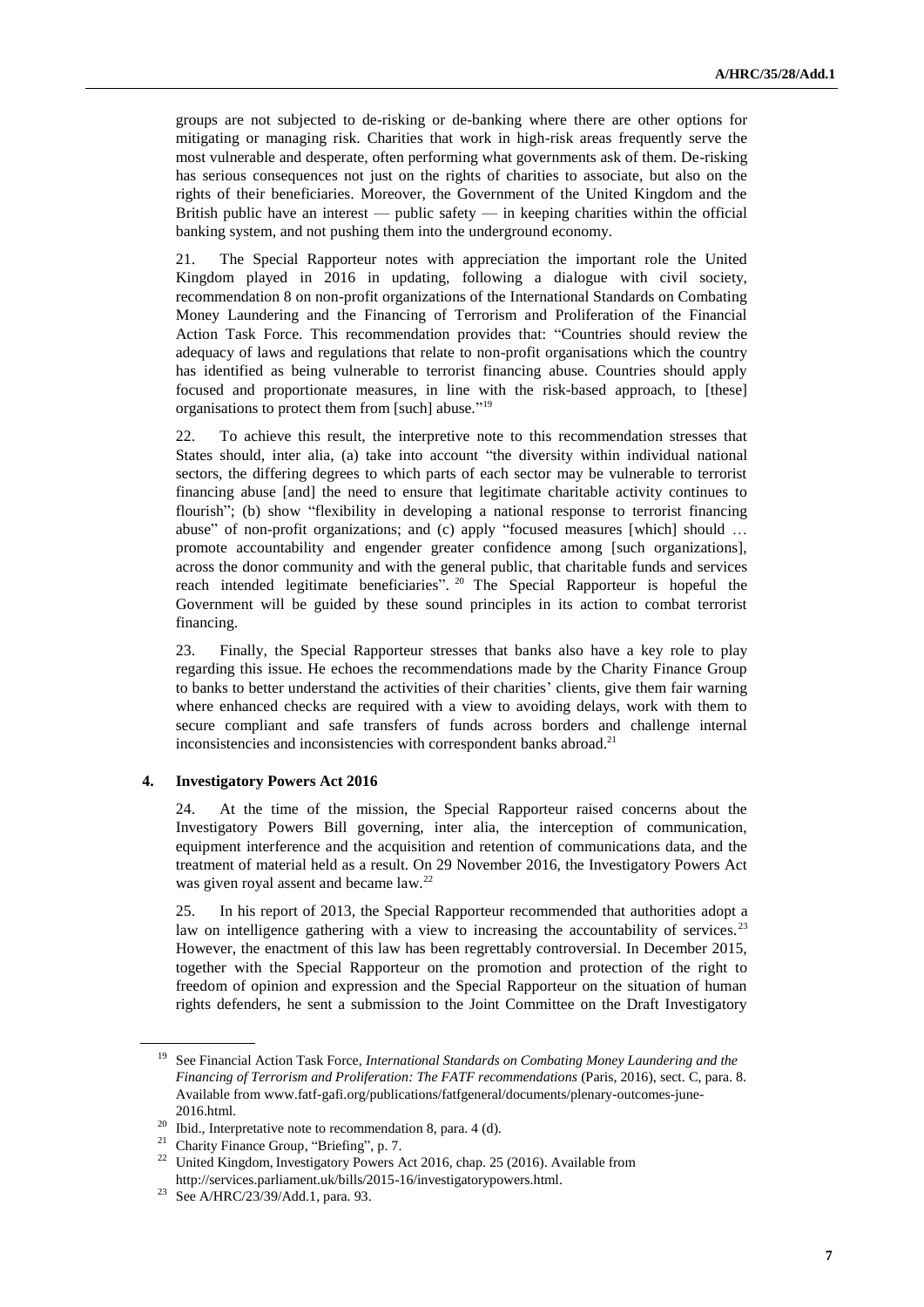Powers Bill.<sup>24</sup> While welcoming the public legislative scrutiny to which the bill was subject, they regretted that civil society, the private sector, the technical community and all interested stakeholders were not given sufficient time to provide meaningful input on such an important draft law.<sup>25</sup>

26. The Special Rapporteurs expressed concern in relation to a number of provisions contained in the bill, including clause 61 on the authorization of warrants for journalists' communications data, clauses 71 to 73 on notices for the retention of communications data and clauses 106, 107, 109 and 112 on bulk interception warrants.<sup>26</sup> They concluded that the bill contained procedures without adequate oversight, coupled with overly broad definitions, which might result in unduly interfering with the right to privacy, the right to freedom of opinion and expression and the right to freedom of association, both inside and outside the United Kingdom.<sup>27</sup> These concerns remain valid, as the bill passed into law without substantial changes.

27. Under the Act, "thematic warrants" — which target a group or category of people without requiring each target of the surveillance to be individually identified — can be used when a "serious crime" is suspected to have been committed. The definition of "serious crime" in the Act is defined as a crime "where … the conduct involves the use of violence, results in substantial financial gain or *is conduct by a large number of persons in pursuit of a common purpose*". <sup>28</sup> Such a definition is overly broad, and thematic warrants consequently fail to target specific individuals on the basis of a reasonable suspicion. In addition, the Act stipulates that the Secretary of State will authorize the use of powers after review by the Investigatory Powers Commissioner and judicial commissioners to be appointed by the Prime Minister, hence putting into question the independence of such an oversight mechanism.<sup>29</sup>

28. The Special Rapporteur is extremely worried that such strong and intrusive powers are bound to have a detrimental impact on the legitimate activities carried out by civil society and political activists, whistle-blowers, organizers and participants of peaceful protests, and many other individuals seeking to exercise their fundamental freedoms.

## **B. Restrictions to civil society's advocacy work**

## **1. Transparency of Lobbying, Non-Party Campaigning and Trade Union Act 2014**

29. The Transparency of Lobbying, Non-Party Campaigning and Trade Union Administration Act  $2014$ ,  $30$  also known as the Lobbying Act, is also of concern to the Special Rapporteur. The Act amended current legislation which requires campaigners, including charities, to register as non-party campaigners with the Electoral Commission if their spending during an election period passes a certain threshold, and if their activities can be perceived as intended to influence how people vote.

30. The Special Rapporteur repeatedly heard that this Act has had a chilling effect on the work of charities during election periods, with many opting for silence on issues they

<sup>&</sup>lt;sup>24</sup> Special Rapporteur on the promotion and protection of the rights to freedom of opinion and expression, Special Rapporteur on the rights to freedom of peaceful assembly and of association and Special Rapporteur on the situation of human rights defenders, Submission to the Joint Committee on the draft Investigative Powers Bill, 21 December 2015. Available from

[www.ohchr.org/Documents/Issues/Opinion/Submission\\_UN\\_Special\\_RapporteursJan2016.pdf.](http://www.ohchr.org/Documents/Issues/Opinion/Submission_UN_Special_RapporteursJan2016.pdf)

<sup>25</sup> Ibid., para. 20.

<sup>26</sup> Ibid., paras. 10-15.

<sup>27</sup> Ibid., para. 21.

<sup>&</sup>lt;sup>28</sup> See United Kingdom, Investigatory Powers Act 2016, sect. 263 (1) (emphasis added).

<sup>29</sup> Ibid., sects. 227-228.

<sup>30</sup> United Kingdom, *Transparency of Lobbying, Non-Party Campaigning and Trade Union Administration Act 2014*, chap. 4 (2014). Available from [http://services.parliament.uk/bills/2013-](http://services.parliament.uk/bills/2013-14/transparencyoflobbyingnonpartycampaigningandtradeunionadministration.html) [14/transparencyoflobbyingnonpartycampaigningandtradeunionadministration.html.](http://services.parliament.uk/bills/2013-14/transparencyoflobbyingnonpartycampaigningandtradeunionadministration.html)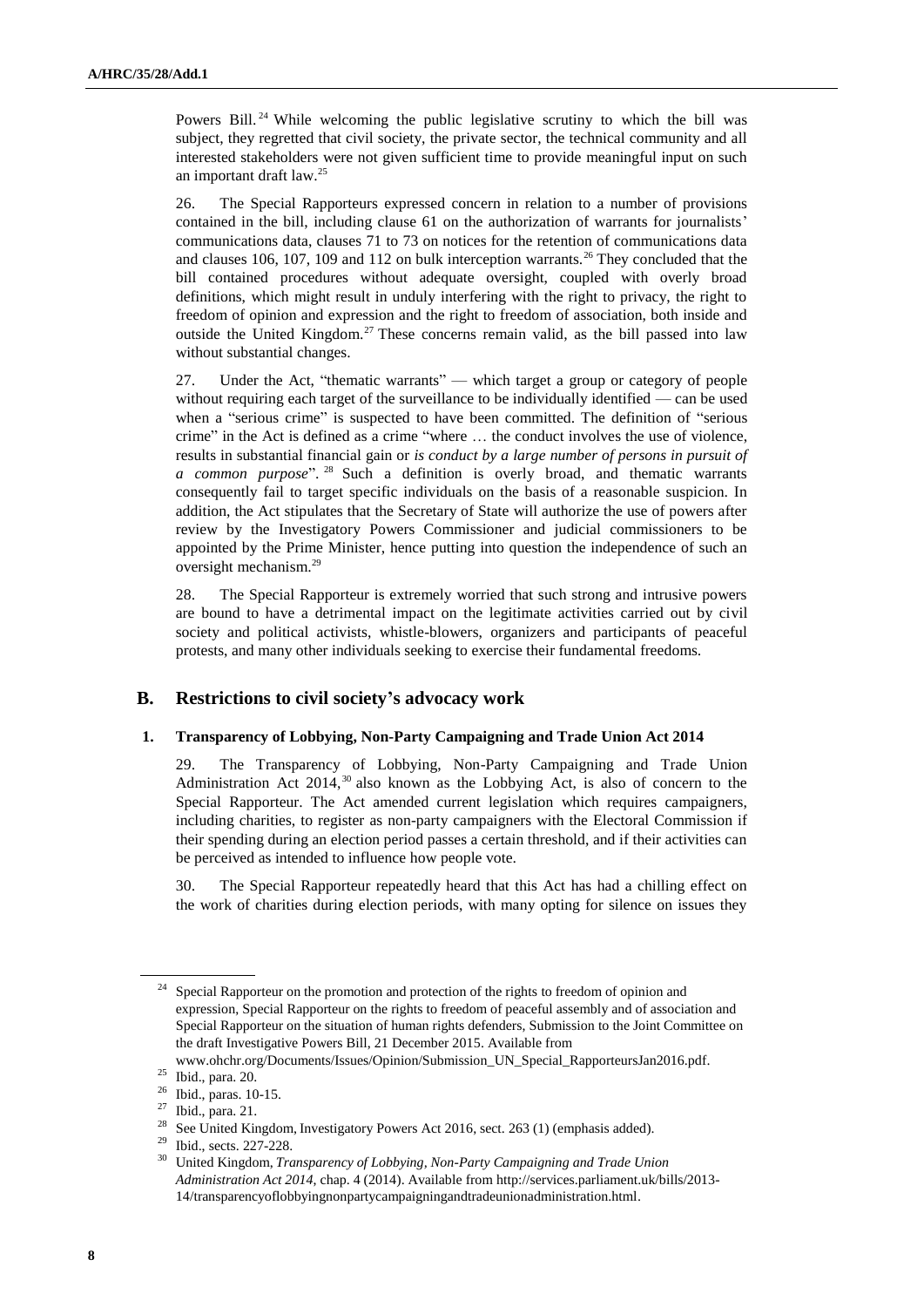work on.<sup>31</sup> Charities have been reluctant to register, fearing that it would be misunderstood as engaging in prohibited party political activity. During the 2015 general election, for instance, fewer than 60 organizations decided to register with the Electoral Commission as non-partisan campaigners.<sup>32</sup>

31. The Special Rapporteur notes with great interest the report of the Commission on Civil Society and Democratic Engagement, which was established in September 2013 in response to a series of concerns in relation to Part 2 of the Lobbying Act and its potential "chilling effect" on campaigning. The Commission stated that: "The Act has now been tested and considerable evidence shows it has had a negative impact on charities and campaign groups speaking out on crucial and legitimate issues ahead of the election …. [M]any charities and campaign groups have faced [challenges] in implementing the Act, including confusion about the ambiguity of the definition of regulated activity."<sup>33</sup> The Commission recommended repealing Part 2 of the Act before the May 2016 devolved administration election.<sup>34</sup> Furthermore, the Commission proposed to amend the Act with a view to adopting a new definition of "regulated activity" which would "clarify that campaigning should be regulated only when it is clear that the subjective intention is to influence the outcome of an election, rather than to raise awareness and generate discussion amongst competing parties and candidates".<sup>35</sup>

32. In 2015, the Government launched the Third Party Campaigning Review, an independent review to assess the regulatory system for third-party campaigning in the context of the 2015 general election. The Reviewer concluded that it was necessary to maintain Part 2 of the Lobbying Act in order to ensure that an election could not be unduly influenced by individuals or organizations through excessive spending.<sup>36</sup> He conceded, however, that the definition of "regulated activity" in the legislation had led to

too much ambiguity about what expenditure on campaigning activity is regulated and consequently has had some perceived "chilling effect" on the activities of third parties .… If the expenditure of third parties is to be limited to prevent undue influence then it should only include the costs of activities that are actually *intended* by the third party to influence voters. Therefore … the statutory definition needs to be changed to one of *actual intention*. 37

33. The Special Rapporteur welcomes this proposal, and looks forward to the Government taking positive measures to implement it, cautioning that care must be taken in this regard.

34. Finally, the Special Rapporteur is concerned that the Lobbying Act has a disproportionate impact upon civil society and trade unions vis-à-vis businesses. This is because Part 1 of the Act does not restrict the activities of in-house lobbyists, who enjoy the most influence in the Government by far, and who overwhelmingly work for business

<sup>&</sup>lt;sup>31</sup> See, for example, Charities Aid Foundation, "Do as I say, not as I do: UK policy and the global closing space for civil society — a 2017 update", Giving Thought discussion paper, No. 5 (2017), pp. 15-18. Available from www.cafonline.org/docs/default-source/about-us-policy-andcampaigns/updated-do-as-i-say-not-as-i-do-january-2017.

<sup>32</sup> Ibid., p. 15.

<sup>&</sup>lt;sup>33</sup> Commission on Civil Society and Democratic Engagement, "Non-party campaigning ahead of elections: consultation and recommendations relating to part 2 of the Transparency in Lobbying, Non-Party Campaigning and Trade Union Administration Bill", Report 4, 4 September 2015, p. 6. Available fro[m http://civilsocietycommission.info/wp-content/uploads/2013/09/FINAL-Civil-](http://civilsocietycommission.info/wp-content/uploads/2013/09/FINAL-Civil-Society-Commission-Report-no4-Sept-2015.pdf)[Society-Commission-Report-no4-Sept-2015.pdf.](http://civilsocietycommission.info/wp-content/uploads/2013/09/FINAL-Civil-Society-Commission-Report-no4-Sept-2015.pdf)

<sup>34</sup> Ibid., p. 8.

<sup>35</sup> Ibid., p. 10.

<sup>36</sup> United Kingdom, Third Party Campaigning Review, *Third Party Election Campaigning: Getting the Balance Right — Review of the Operation of the Third Party Campaigning Rules at the 2015 General Election* (London, Williams Lea Group, 2016). Available from www.gov.uk/government/uploads/system/uploads/attachment\_data/file/507954/2904969\_Cm\_9205\_ Accessible\_v0.4.pdf.

<sup>37</sup> Ibid., para. 1.9.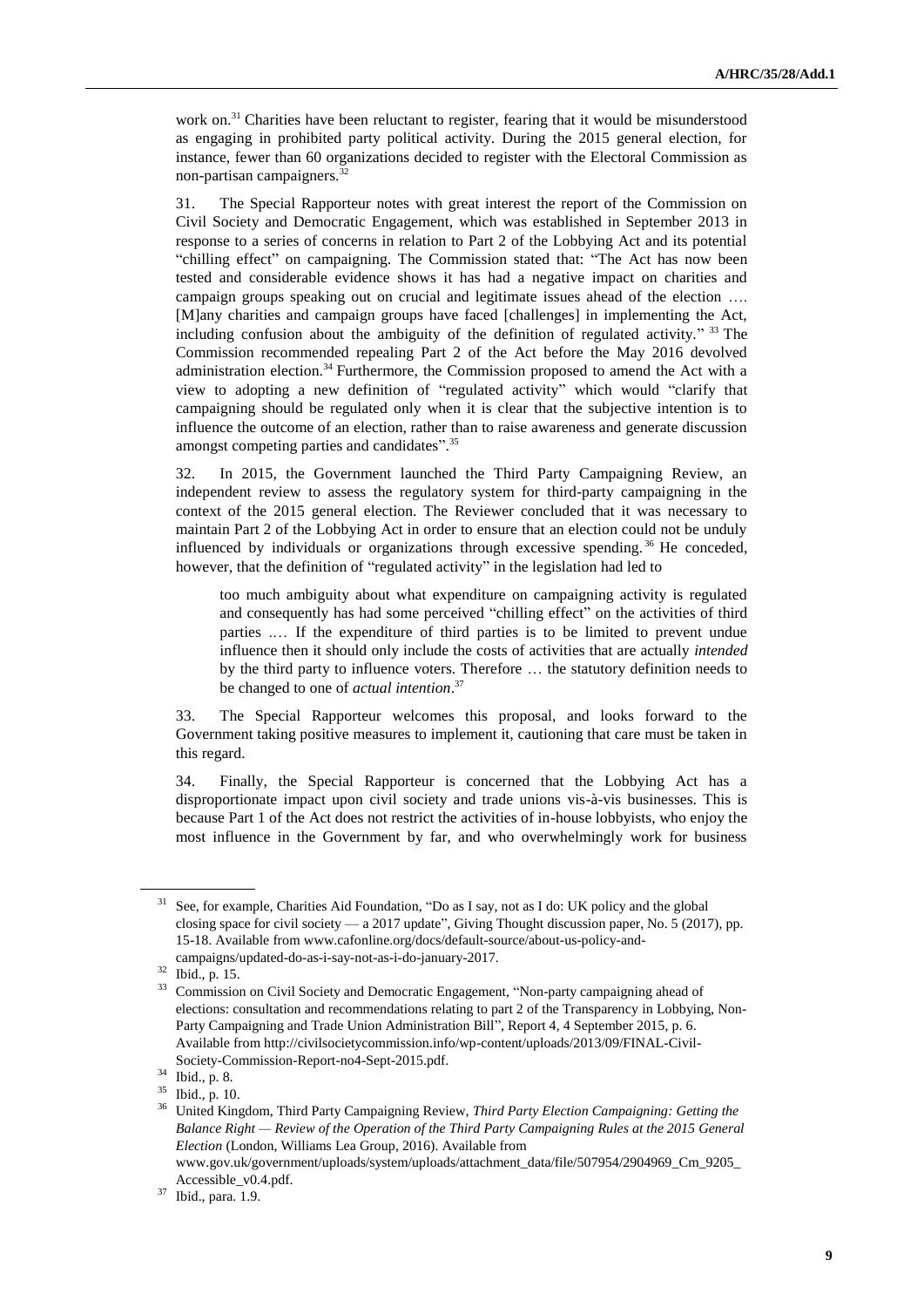interests.<sup>38</sup> It is important that the Government follow a policy of sectoral equity<sup>39</sup> in its treatment of businesses and associations, so that civil society organizations are able to operate in an environment at least as favourable as the one provided for businesses.

## **2. New grants standards**

35. The announcement by the Cabinet Office in February 2016 that a new "antiadvocacy clause" would be inserted in all new and renewed Government grant agreements, prohibiting these funds from being used to lobby Government and Parliament, also caused confusion and uncertainty within civil society at the time of the Special Rapporteur's mission.<sup>40</sup> The clause met with a barrage of criticisms from civil society actors since they were not consulted on the issue in the first place, and they considered it an effort to further silence them if they received governmental funds. $41$ 

36. The Special Rapporteur raised the issue with the Cabinet Office, which responded that it was then consulting on the clause. On 27 April 2016, the Government decided to pause the implementation of the policy pending the review of all comments received, which was welcome.<sup>42</sup>

37. In December 2016, the Cabinet Office announced a set of new standards in relation to the handling of government grants.<sup>43</sup> The Special Rapporteur notes with satisfaction that civil society was consulted in the framing of the standards, which provide far better guidance on the topic than the anti-advocacy clause. Standard 6 on "robust grant agreements" provides that: "Details of eligible expenditure [must be] included in all … grant agreements …. The terms must be sufficiently clear to provide assurance that the grant is only used for the purposes for which it was awarded. By definition, this will preclude activity such as paid for political lobbying, unless a specific requirement of the grant, or expenses aimed at exerting undue influence." <sup>44</sup> As a result, activities such as

giving evidence to Select Committees; attending meetings with Ministers or officials to discuss the progress of a taxpayer funded grant scheme; responding to public consultations, where the topic is relevant to the objectives of the grant scheme …; providing independent, evidence based policy recommendations to local government, departments or Ministers, where that is the objective of a taxpayer funded grant scheme …; and providing independent evidence based advice to local or national government as part of the general policy debate, where that is in line with the objectives of the grant scheme<sup>45</sup>

are now allowed.

38. The Special Rapporteur welcomes the overall clarity provided by the new grants standards. He warns, however, against the vagueness of the term "undue influence", which

<sup>&</sup>lt;sup>38</sup> Transparency International-United Kingdom, "Lobbying is not the problem: abusing the system is", 24 February 2015. Available from [www.transparency.org.uk/lobbying-not-the-problem-abusing-the](http://www.transparency.org.uk/lobbying-not-the-problem-abusing-the-system-is/)[system-is/.](http://www.transparency.org.uk/lobbying-not-the-problem-abusing-the-system-is/)

<sup>39</sup> See A/70/266.

<sup>&</sup>lt;sup>40</sup> United Kingdom, Cabinet Office, "Government announces new clause to be inserted into grant agreements", 6 February 2016. Available from www.gov.uk/government/news/governmentannounces-new-clause-to-be-inserted-into-grant-agreements.

<sup>&</sup>lt;sup>41</sup> See, for example, Charities Aid Foundation, "Do as I say, not as I do".

 $42$  United Kingdom, Cabinet Office, "Update on a new clause to be inserted into grant agreements", 27 April 2016. Available from www.gov.uk/government/news/update-on-a-new-clause-to-be-insertedinto-grant-agreements.

<sup>&</sup>lt;sup>43</sup> United Kingdom, Cabinet Office, "New standards announced for government grants", 2 December 2016. Available from www.gov.uk/government/news/new-standards-announced-for-governmentgrants.

<sup>&</sup>lt;sup>44</sup> United Kingdom, Cabinet Office, "Government grants minimum standards", 21 November 2016. Available from

https://www.gov.uk/government/uploads/system/uploads/attachment\_data/file/573795/minimum\_gra nt\_standard\_6\_grant\_agreements\_16\_11\_2016.pdf.

 $45$  Ibid.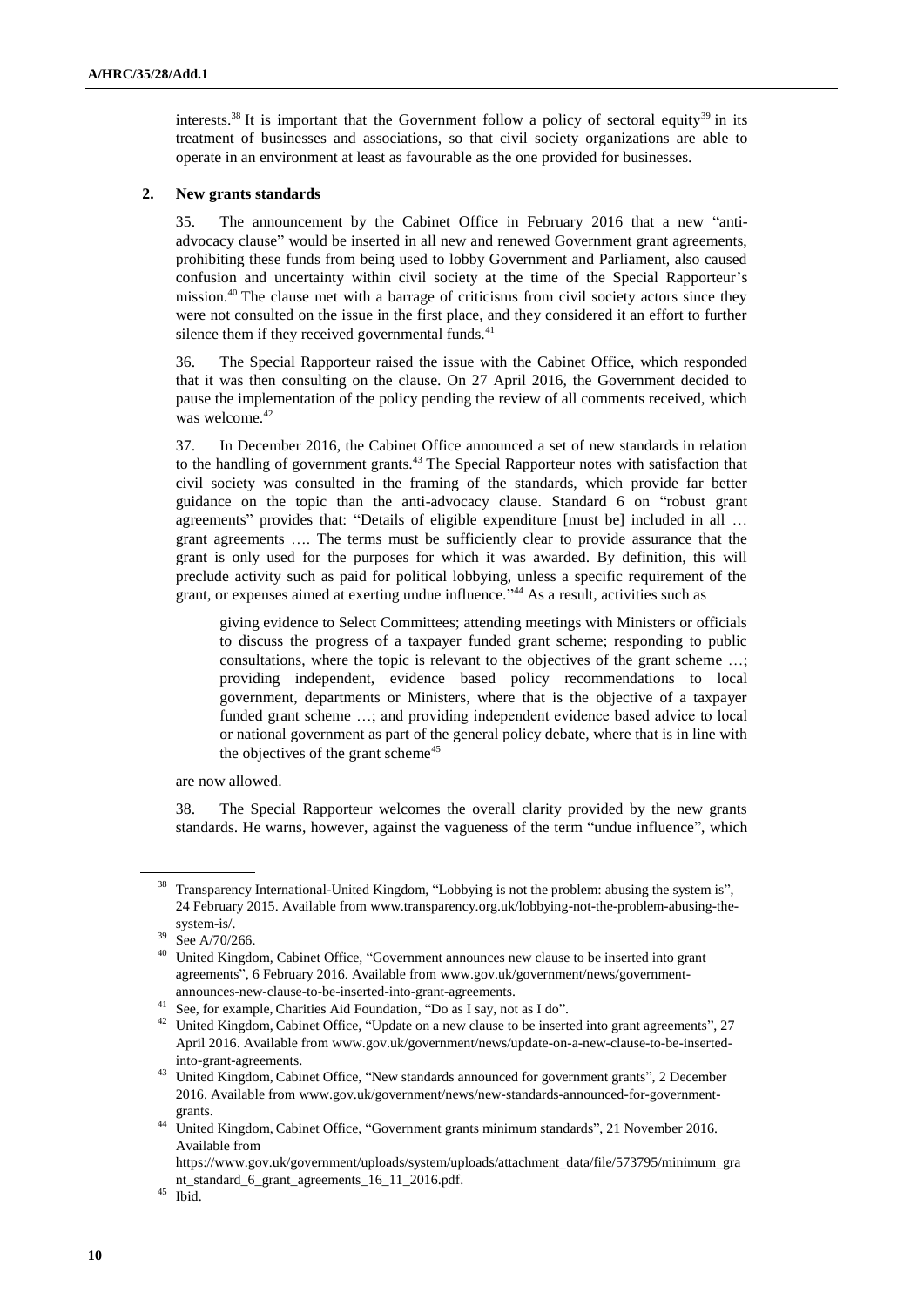can be interpreted in an arbitrary manner. It is important to exert caution when invoking the term, so as not to hamper the important work and independence of civil society.

#### **3. Guidance regarding the referendum on membership in the European Union**

39. In March 2016, the Charity Commission published new guidance for charities with regard to their engagement with the referendum on the membership of the United Kingdom in the European Union, scheduled to occur in June 2016. The guidance was described as confusing by the members of civil society the Special Rapporteur met with. Under the guidance, charities were called to consider whether, inter alia, the political activity intended supported, and was incidental to, their purposes, and whether potential conflicts of interest and other risks were properly managed. It also stated that: "The aims and impact of the [European Union] Referendum, whether the outcome is remaining in or leaving the [European Union], are clearly wider than the objects of a charity. This means that it will inevitably be by exception that charities would reach a decision to engage in political activity on the referendum." 46

40. The Special Rapporteur echoes the assessment of the guidance made by a law firm, which concluded that the guidance, inter alia, misrepresented the law on campaigning and was not consistent with the terms of the Charity Commission's guidance on campaigning and political activity (the "CC9"). $47$  He notes that the Charity Commission subsequently amended its guidance to take into account some of the concerns raised, most notably stating that charities were only engaging in political activity if the engagement could reasonably be seen as influencing the outcome.

41. In addition, the Special Rapporteur found it regrettable that the Charity Commission sent the guidance to journalists before sharing it with those most concerned — the charities — as it emerged when a newspaper wrote a story condemning environmental civil society organizations.<sup>48</sup>

## **C. Trade unionism**

42. At the time of the mission, the Special Rapporteur's major concern in the area of labour rights centred on the Trade Union Bill, which was then in Parliament for examination. On 4 May 2016, the bill received royal assent, becoming the Trade Union Act 2016.

43. In February 2016, the Committee of Experts on the Application of Conventions and Recommendations of the International Labour Organization had issued a report highlighting a number of serious concerns with the bill, which the Special Rapporteur shared.<sup>49</sup>

44. The Government subsequently addressed a number of issues following consultation with various stakeholders. Consideration of their views resulted in a number of proposals being dropped from the bill, including a requirement for the annual reporting of picketing and protesting activities, and for detailed plans about pickets and social media campaigns to

<sup>46</sup> United Kingdom, Charity Commission, *The European Union Referendum: The Charity Commission's Regulatory Guidance for Charities*, 7 March 2016. Available from

www.sheffield.ac.uk/polopoly\_fs/1.570153!/file/CharityCommissionEURefGuidance.pdf.

<sup>47</sup> Bates Wells Braithwaite, "Briefing on Charity Commission guidance", 14 March 2016. Available from [www.bwbllp.com/file/bwb-briefing-on-eu-referendum-guidance-final-18-march-pdf.](http://www.bwbllp.com/file/bwb-briefing-on-eu-referendum-guidance-final-18-march-pdf)

<sup>48</sup> Ben Riley-Smith, "EU referendum: Britain's biggest environmental charities using public cash to call for In vote", *Telegraph*, 7 March 2016. Available from

[www.telegraph.co.uk/news/newstopics/eureferendum/12184133/EU-referendum-Britains-biggest](http://www.telegraph.co.uk/news/newstopics/eureferendum/12184133/EU-referendum-Britains-biggest-environmental-charities-using-public-cash-to-call-for-In-vote.html)[environmental-charities-using-public-cash-to-call-for-In-vote.html.](http://www.telegraph.co.uk/news/newstopics/eureferendum/12184133/EU-referendum-Britains-biggest-environmental-charities-using-public-cash-to-call-for-In-vote.html)

<sup>49</sup> International Labour Organization (ILO), *Report of the Committee of Experts on the Application of Conventions and Recommendations: Report III (Part 1A)* (Geneva, 2016). Available from [www.ilo.org/wcmsp5/groups/public/---ed\\_norm/--](http://www.ilo.org/wcmsp5/groups/public/---ed_norm/---relconf/documents/meetingdocument/wcms_448720.pdf) [relconf/documents/meetingdocument/wcms\\_448720.pdf.](http://www.ilo.org/wcmsp5/groups/public/---ed_norm/---relconf/documents/meetingdocument/wcms_448720.pdf)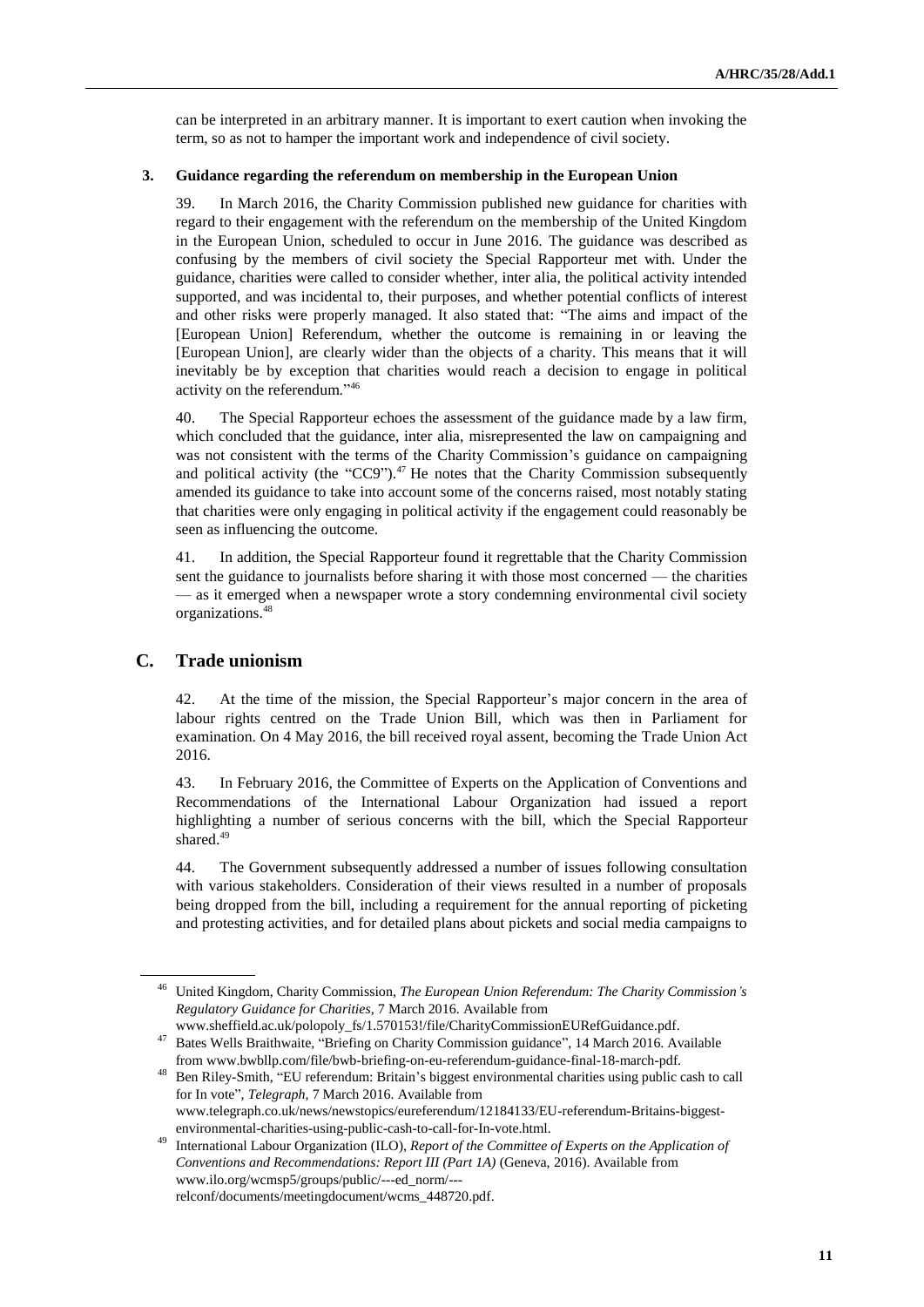be published two weeks in advance. This is most welcome. The Special Rapporteur urges the Government not to reintroduce these provisions in the future.

45. The Special Rapporteur's greatest concern with the Trade Union Act is the new threshold requirements introduced regarding industrial action by unions in "important public services". The Act requires that 50 per cent of members turn out to vote on industrial actions, and that at least 40 per cent of the entire membership, assuming the 50 per cent minimum turnout is met, votes in favour of the action.<sup>50</sup> In effect, it means a requirement of 80 per cent "yes" votes if only 50 per cent of the membership turns out. The Committee of Experts on the Application of Conventions and Recommendations had called on the Government to amend the bill so that the aforementioned 40 per cent requirement did not apply to education and transport services.<sup>51</sup> The Government suggested that the requirement was necessary because industrial actions have an impact upon wider society, beyond workers and employers. The Special Rapporteur is not convinced by that argument, and considers such an approach profoundly undemocratic. He believes the logic behind the requirement is disingenuous, as the same reasoning would never be applied to general elections, which surely have even more of "an impact upon wider society". More to the point, the referendum would have failed using the stringent requirements used for trade unions: only 37 per cent of eligible voters cast ballots in favour of the United Kingdom leaving the European Union.<sup>52</sup>

46. Parts of the Act also unduly restrict picketing. Under the Act, a union must appoint a picket supervisor whose name and contact details must be shared with the police.<sup>53</sup> Furthermore, the Certification Officer, a statutory office holder responsible for regulating trade unions, is granted broader powers to investigate unions' affairs <sup>54</sup> and access confidential records, such as the names and addresses of union members.<sup>55</sup> Finally, the Act does not recognize the use of electronic balloting for industrial action and strikes, something that has been long requested by unions. Rather, it allows only for an independent review of electronic balloting, including the security of the technology.<sup>56</sup> The review was announced in November 2016, and a call for evidence was made in March 2017. The outcome of the review will be presented to Parliament before the end of 2017.

47. The Special Rapporteur regrets that the Government decided to rush the bill to Parliament, despite admissions from officials that they anticipated extensive litigation over various provisions. He finds such an approach vexing, because the process of drafting legislation should be a meticulous one, where time is taken to ensure inclusiveness, clarity and conformity with other laws. He calls on the Government to amend the Trade Union Act with a view to ensuring its full compliance with international labour rights norms and standards.

# **III. Right to freedom of peaceful assembly**

## **A. Undercover policing**

48. One of the Special Rapporteur's main concerns in his report of 2013 concerned the use of undercover police officers to infiltrate non-violent groups exercising their right to

<sup>52</sup> Se[e www.electoralcommission.org.uk/find-information-by-subject/elections-and-referendums/past](http://www.electoralcommission.org.uk/find-information-by-subject/elections-and-referendums/past-elections-and-referendums/eu-referendum/electorate-and-count-information)[elections-and-referendums/eu-referendum/electorate-and-count-information.](http://www.electoralcommission.org.uk/find-information-by-subject/elections-and-referendums/past-elections-and-referendums/eu-referendum/electorate-and-count-information) http://www.electoralcommission.org.uk/find-information-by-subject/elections-and-referendums/pastelections-and-referendums/eu-referendum/electorate-and-count-information.

<sup>50</sup> See United Kingdom, Trade Union Act 2016, chap. 15, sects. 2-3 (2016). Available from [www.legislation.gov.uk/ukpga/2016/15/contents/enacted.](http://www.legislation.gov.uk/ukpga/2016/15/contents/enacted) 

<sup>51</sup> ILO, *Report of the Committee of Experts*, pp. 153-154.

<sup>53</sup> See United Kingdom, Trade Union Act 2016, sects. 10 (2) (2) and (4).

 $^{54}$  Ibid., schedule 1.<br> $^{55}$  Ibid., schedule 1.

<sup>55</sup> Ibid., schedule 1, paras. 2 (3)-(5).

<sup>56</sup> Ibid., sect. 4.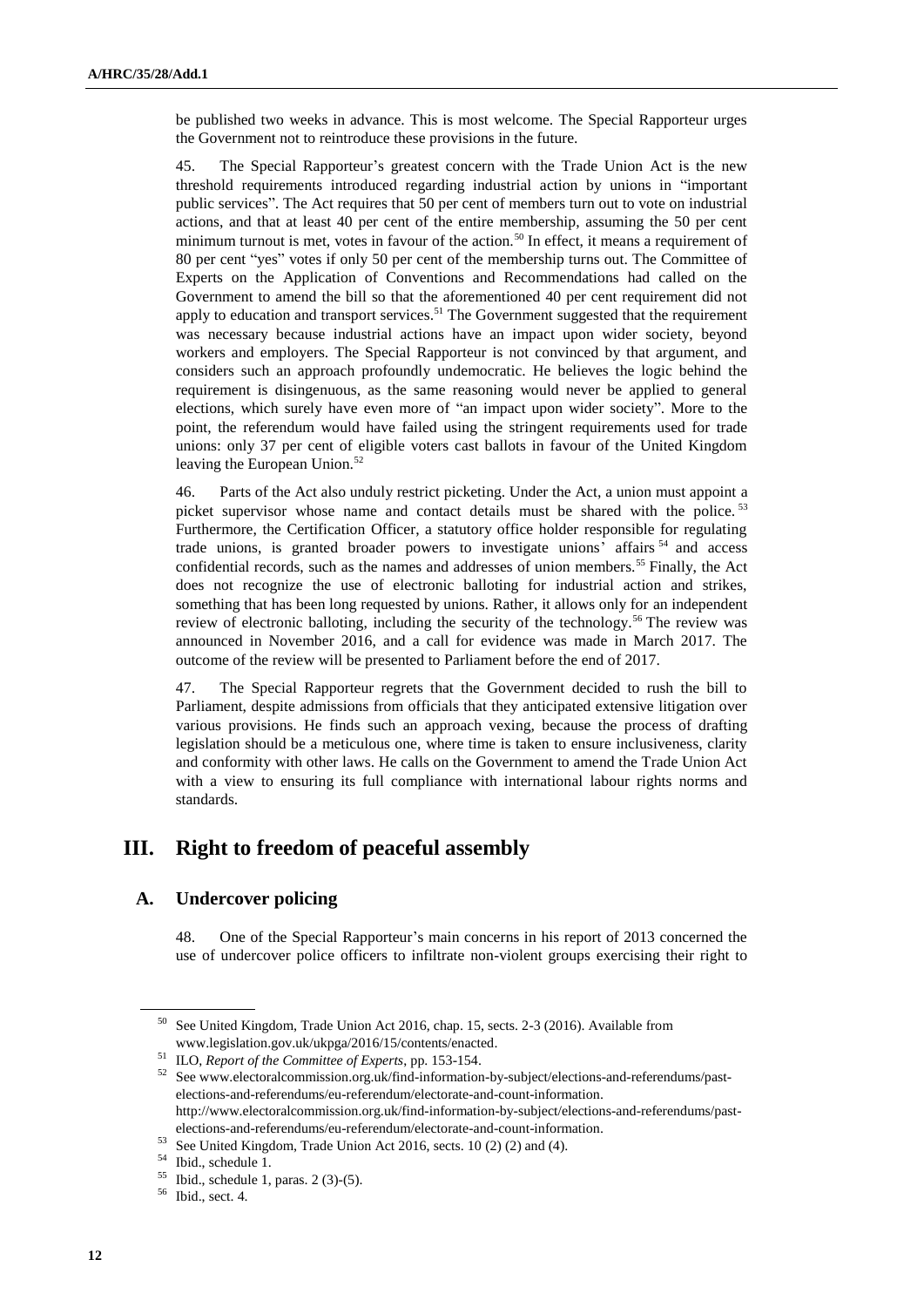freedom of peaceful assembly. The notorious Mark Kennedy case epitomized this disturbing practice with devastating consequences for survivors.<sup>57</sup>

49. Three years later, the Special Rapporteur welcomes the ongoing public judge-led inquiry on the use of undercover policing initiated in 2015, which he had called for in his first report.<sup>58</sup> This is much welcomed by all those who were deceived and violated at the State's behest in this scheme. Undercover policing serves a vital function in gathering intelligence on criminal groups such as terrorists and organized crime syndicates. However, its use against protest movements, environmentalists, leftist groups and others exercising their legitimate rights to dissent and peacefully assemble is not justifiable.

50. In order for the inquiry to be truly meaningful, the Special Rapporteur recommended at the end of his follow-up mission that it should not be shrouded in secrecy, especially in relation to undercover policing of protest groups. This would negate the very purpose of the exercise: to publicize State abuses, address those abuses and ensure that they do not occur again. The Special Rapporteur noted a statement the Home Office made during a meeting: that it did not support a blanket restriction on disclosure in this regard. On 3 May 2016, the judge leading the inquiry decided not to grant blanket anonymity to undercover officers who were implicated, and to approve on a case-by-case basis police applications for secrecy.<sup>59</sup>

51. The Special Rapporteur stresses once again that it is crucial that the views of the survivors, rather than those of the police, are given priority in this inquiry. It is important that the undercover identities of all officers who spied on peaceful activists be released. Survivors have a right to know that they were wrongfully spied upon, how intelligence collected may still be disrupting their lives and, if they were convicted, whether they may be able to overturn that conviction.

52. Furthermore, the Special Rapporteur notes with dismay the finding of the senior judge leading the inquiry that the police may have used the identities of up to 100 dead children in order to create their officers' covers. The police have reportedly admitted using the identities of 42 dead children.<sup>60</sup> He also remains deeply troubled by the issue of deceived women who, for years, had intimate relationships — and in some cases children — with undercover police officers: the resulting trauma for these women, and the subsequent suspicion among the groups, is shocking. It is of utmost importance that the police take full responsibility in relation to this appalling practice.<sup>61</sup>

53. This dark episode in the history of the United Kingdom has caused profound damage to the survivors and to people's comfort with exercising their rights to freedom of peaceful assembly and association, given the levels of mistrust that ensued. In a number of cases, the officers themselves have been traumatized as well. The damage can partly be remedied by imposing real accountability and transparency for the survivors, together with full reparation.

54. The Special Rapporteur notes the statement of the police that, since 2013, they have tightened procedures for authorizing undercover policing, and that the related oversight mechanism has been strengthened. This should translate in practice to mean that the police will no longer deploy undercover officers within non-violent activist groups.

<sup>57</sup> See A/HRC/23/29/Add.1, paras. 24-28.

<sup>58</sup> See www.ucpi.org.uk/about-the-inquiry/.

<sup>59</sup> Rob Evans, "Judge in undercover policing inquiry rejects blanket anonymity", *Guardian*, 3 May 2016. Available from www.theguardian.com/uk-news/2016/may/03/undercover-policing-inquiryjudge-rejects-blanket-anonymity.

<sup>60</sup> Rob Evans and Paul Lewis, "Public inquiry into police spies issues appeal to bereaved parents", *Guardian*, 14 November 2016. Available from www.theguardian.com/uk-news/undercover-withpaul-lewis-and-rob-evans/2016/nov/14/public-inquiry-into-police-spies-issues-appeal-to-bereavedparents.

<sup>61</sup> Rob Evans, "Woman deceived by undercover officer accuses police of delaying lawsuit", *Guardian*, 19 December 2016. Available from www.theguardian.com/uk-news/2016/dec/19/woman-deceivedby-undercover-officer-accuses-police-of-delaying-lawsuit.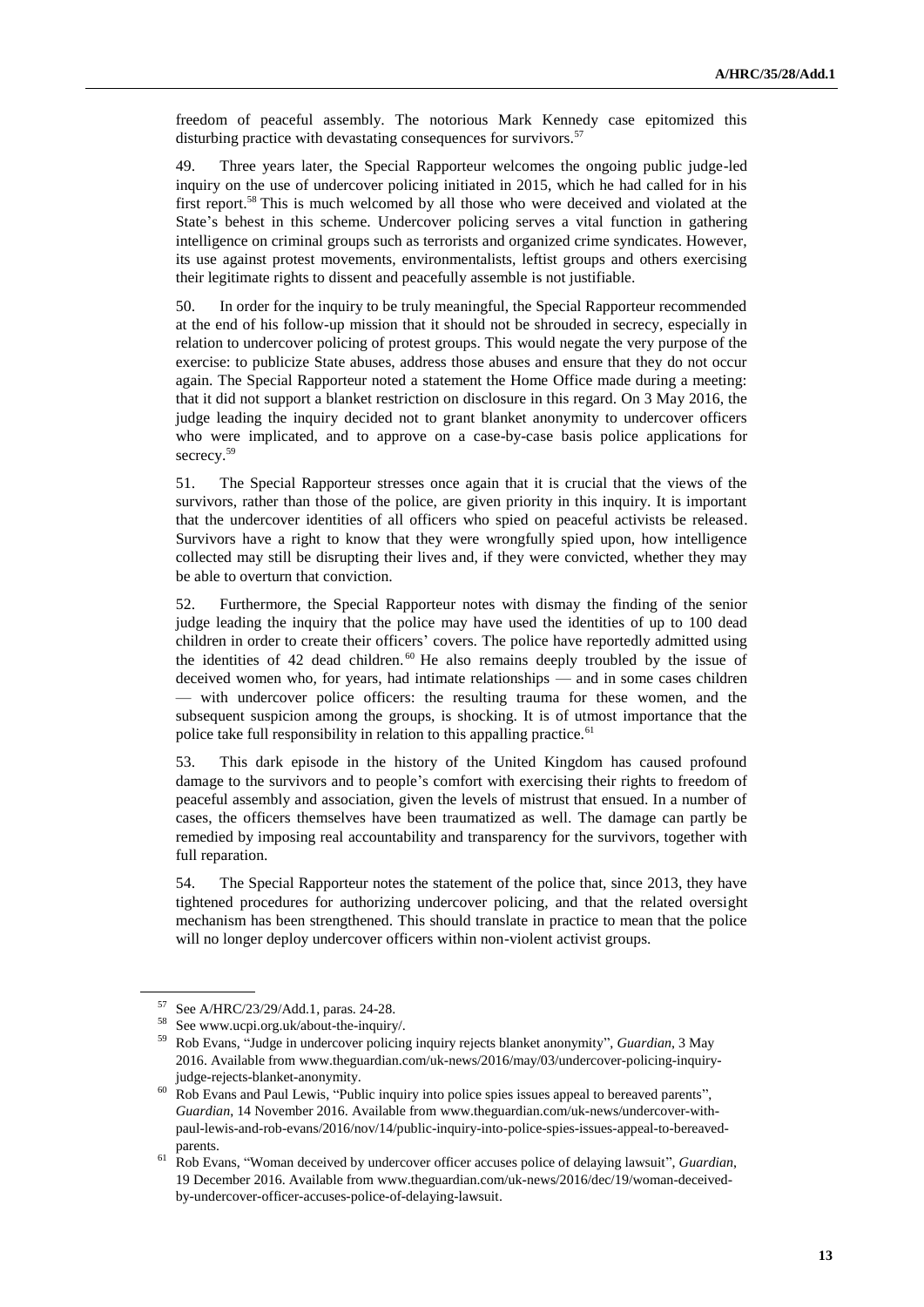55. He also recalls his joint report with the Special Rapporteur on extrajudicial, summary or arbitrary executions on the proper management of assemblies, in which he stated:

States should put in place clear democratic systems of control for undercover policing — through consistent legislation, regulations and policies — that explicitly incorporate necessity and proportionality tests and that set out clearly how risks of intrusion are to be assessed and managed. This should include an internal review process, as well as oversight by an independent, external body or bodies.<sup>62</sup>

## **B. Other issues of concern**

## **1. Restrictions on organization of protests**

56. In order to hold protests in Parliament Square Garden and in Trafalgar Square, organizers must seek permission from the Greater London Authority. The Greater London Authority instructs that

Applications cannot be made more than 6 months in advance; organisers may not have any more than one application, for Parliament Square Gardens or Trafalgar Square, pending in the same period. Applications operate on a first come, first served basis and should be submitted at least 7 days before the activity but … the [Greater London Authority] may take up to 21 days from receipt to determine an application …. Only one public meeting will be allowed per day, and Trafalgar Square and Parliament Square Gardens cannot be booked for the same organisation on the same day.<sup>63</sup>

Furthermore, "activity duration should be no longer than 3 hours and during daylight hours".<sup>64</sup>

57. The Special Rapporteur first stresses that:

Freedom of peaceful assembly is a *right and not a privilege* and as such its exercise should not be subject to prior authorization by the authorities. State authorities may put in place a system of prior notification, where the objective is to allow State authorities an opportunity to facilitate the exercise of the right, to take measures to protect public safety and/or public order and to protect the rights and freedoms of others. Any notification procedure should not function as a de facto request for authorization or as a basis for content-based regulation.<sup>65</sup>

58. In addition, the Special Rapporteur believes that the provisions of the Greater London Authority fall short of complying with the permissible restrictions under article 21 of the International Covenant on Civil and Political Rights, to which the United Kingdom is party. First, these provisions are not found in the relevant laws, and therefore fail to comply with the test of "prescribed by law"; second, it is highly debatable whether several of the restrictions, such as the limitations to one public meeting per day or one pending application per organizer, meet the test of "necessity in a democratic society".

59. Furthermore, the maximum duration of an activity to three hours during daylight hours constitutes a blanket ban, which, as the Special Rapporteur stated in the report of

<sup>62</sup> See A/HRC/31/66, para. 78 (f).

<sup>&</sup>lt;sup>63</sup> United Kingdom, Greater London Authority, "Application for public meetings, demonstrations and rallies in Parliament Square Garden". Available from www.london.gov.uk/sites/default/files/public\_meetings\_demonstrations\_and\_rallies\_application\_for m\_-\_parliament\_square\_garden.pdf.

<sup>&</sup>lt;sup>64</sup> United Kingdom, Greater London Authority, "Application for public meetings, demonstrations and rallies in Trafalgar Square". Available from www.london.gov.uk/sites/default/files/public\_meetings\_demondtrations\_rallies\_application\_form\_-

\_trafalgar\_square.pdf .  $65$  See A/HRC/31/66, para. 21 (emphasis added).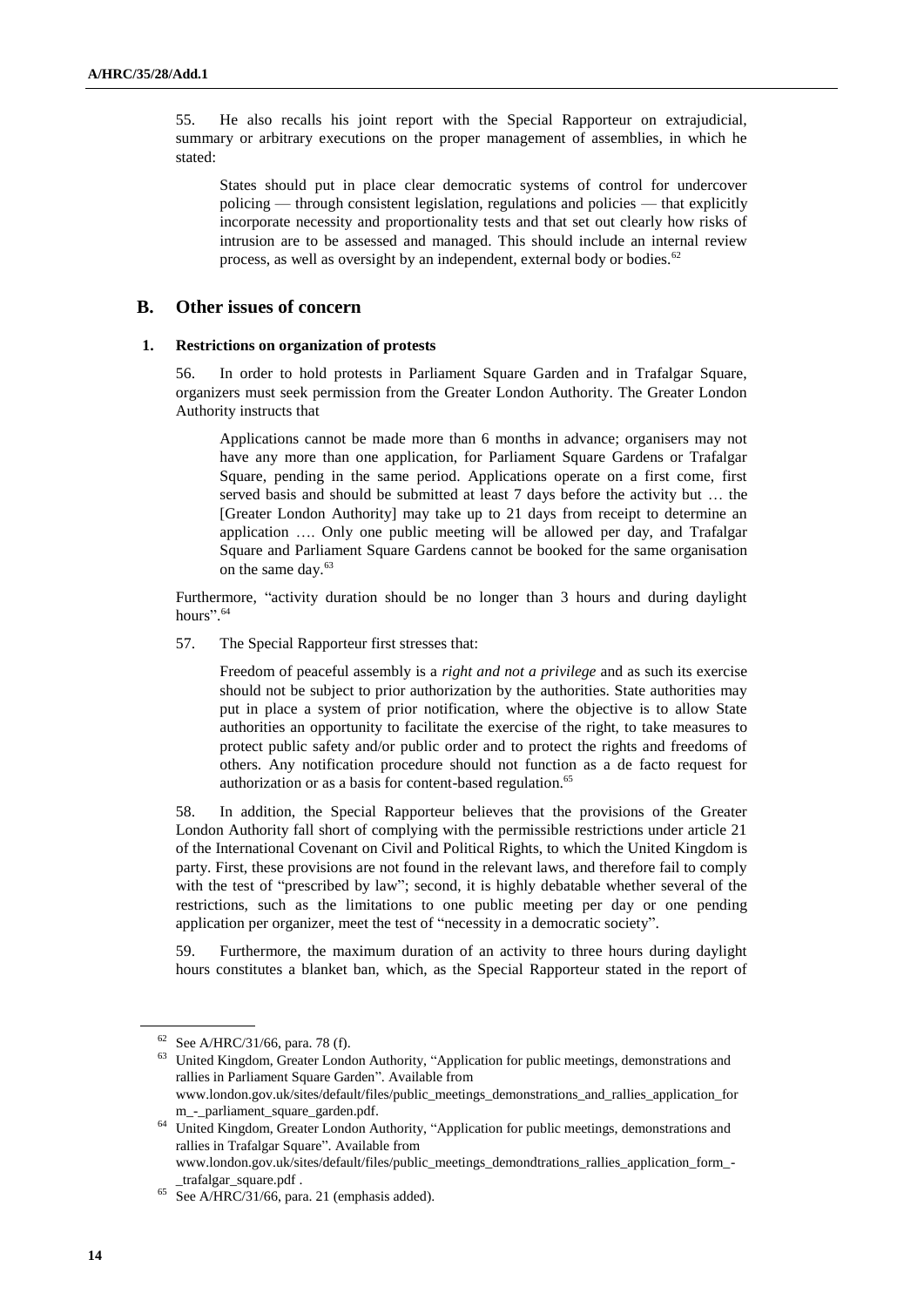2013, is an "intrinsically disproportionate and discriminatory measure". <sup>66</sup> Equally worrying, under these provisions, spontaneous assemblies, by their very nature, are deemed illegal; the lengthy decision-making process (up to 21 days) is dubious (a notice period should be as short as possible, i.e., a maximum of several days and ideally 48 hours $67$ ); and organizers must possess a public insurance liability of at least £5 million, and bear the cost of cleaning and other contractor expenses, hence constituting a strong deterrent to the holding of protests.<sup>68</sup>

60. The Special Rapporteur also learned that the London Metropolitan Police had planned to impose additional costs on protest organizers to cover expenses related to security of businesses and traffic management,<sup>69</sup> and had instructed them to hire stewards for planned protests.<sup>70</sup> He underscores that "The State's obligation to facilitate [protests] includes the responsibility to provide basic services, including traffic management … Organizers should not be held responsible for the provision of such services, nor should they be required to contribute to the cost of their provision."<sup>71</sup> In addition, "authorities should not require organizers to provide stewards".<sup>72</sup>

#### **2. Use of force and harassment**

61. The Special Rapporteur raised concerns in his report of 2013 about instances of excessive use of force by the police against protestors. In the course of his follow-up mission, he was informed that such instances have continued to occur. One emblematic case which was brought to his attention was the violent action and harassment by the Greater Manchester Police against protestors at the Barton Moss Camp, Salford, Greater Manchester, from November 2013 to April 2014. The protestors were engaged in disruptive, yet peaceful, actions against the hydraulic fracturing ("fracking") operation conducted by the IGas Energy company, which would cause severe environmental damage.

62. It is reported that the Greater Manchester Police frequently pushed and shoved peaceful protestors, stood on their heels, dug their knuckles in their backs, pushed them down the road and verbally harassed them.<sup>73</sup> Police officers also targeted a number of protestors, including young, elderly and disabled people, for allegedly triggering a "violent response" from fellow demonstrators.<sup>74</sup> Even more disturbing, male police officers reportedly engaged in sexual harassment with female protestors by, inter alia, insulting them, groping their private parts and pressing their genitals against them while walking in a line. As a result, many female protestors felt frightened and violated.<sup>75</sup> Unnecessary strip searches were also allegedly performed. The Special Rapporteur finds these practices shameful and totally unacceptable.

<sup>66</sup> See A/HRC/23/39/Add.1, para. 13.

<sup>67</sup> See A/HRC/31/66, para. 28 (d).

<sup>&</sup>lt;sup>68</sup> United Kingdom, Greater London Authority, "Application for public meetings, demonstrations and rallies in Trafalgar Square".

<sup>&</sup>lt;sup>69</sup> Network for Police Monitoring, "Protest organisers reject police 'pay-to-protest' conditions", 19 February 2015. Available fro[m https://netpol.org/2015/02/19/protest-organisers-reject-police-pay-to](https://netpol.org/2015/02/19/protest-organisers-reject-police-pay-to-protest-conditions/)[protest-conditions/.](https://netpol.org/2015/02/19/protest-organisers-reject-police-pay-to-protest-conditions/)

<sup>&</sup>lt;sup>70</sup> Network for Police Monitoring, "Resisting the police's new 'pay-to-protest' policy", 11 February 2015. Available from [https://netpol.org/2015/02/11/pay-to-protest/.](https://netpol.org/2015/02/11/pay-to-protest/)

<sup>&</sup>lt;sup>71</sup> See A/HRC/31/66, para. 40.

<sup>72</sup> Ibid., para. 49 (f).

<sup>&</sup>lt;sup>73</sup> Joanna Gilmore, Will Jackson and Helen Monk' *Keep Moving: Report on the Policing of the Barton Moss Community Protection Camp — November 2013-April 2014* (Liverpool, Centre for the Study of Crime, Criminalization and Social Exclusion and others, 2016). Available from [https://curbyork.files.wordpress.com/2016/02/bm\\_final\\_170216\\_email.pdf.](https://curbyork.files.wordpress.com/2016/02/bm_final_170216_email.pdf)

<sup>74</sup> Ibid., p. 28.

<sup>75</sup> Ibid., p. 29.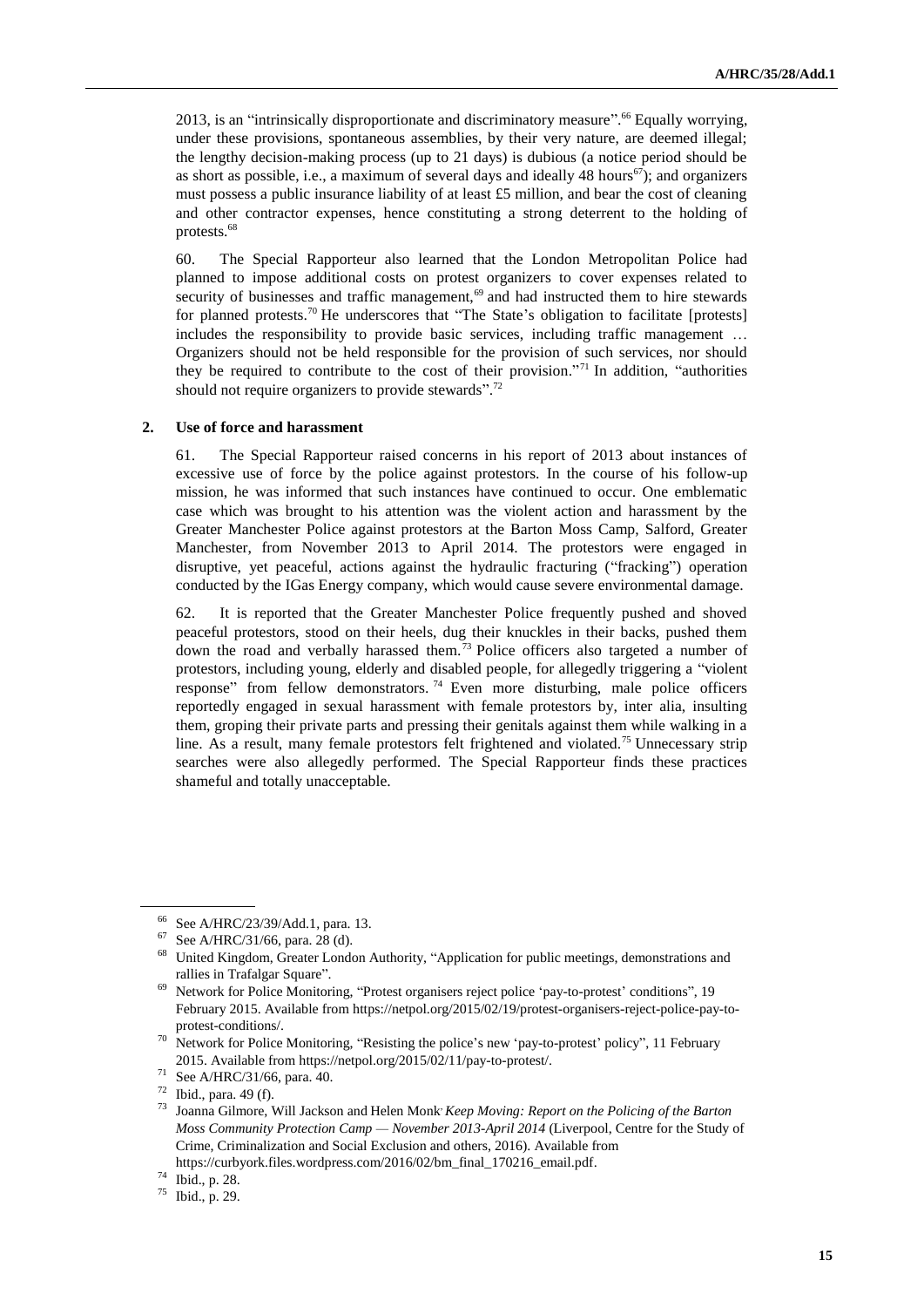63. Reports of excessive force were also received in relation to another anti-fracking protest held in Balcombe, West Sussex, in 2013 after the Special Rapporteur's first mission.<sup>76</sup>

64. In 2014, the police adopted the College of Policing's code of ethics,  $\frac{1}{2}$  which refers to the use of force, among other principles and standards of professional behaviour for the police. This is a laudable initiative, which should be abided by at all times.

65. Finally, the Special Rapporteur reiterates his concerns in relation to the use of containment (also known as "kettling"), which consists of deploying a police cordon around a group of protestors, often for long periods, with a view to enclosing them and preventing other protestors from joining the "kettled" group. It appears "kettling" has also been used for intelligence-gathering purposes.<sup>78</sup> "Kettling" leads to mass indiscriminate arrests and violates international human rights law and standards. He was informed that law enforcement authorities have continued to resort to this tactic, sometimes using buses to isolate the protestors, which has a powerful chilling effect on protestors seeking to exercise their peaceful assembly and expression rights.

## **3. Resorts to mass arrests, stop-and-search powers and dispersal powers**

66. The Special Rapporteur also heard allegations that the police have continued to resort to mass arrests in the context of protests, such as the anti-fracking demonstrations in Balcombe and Barton Moss and an anti-fascism protest against the English Defence League in 2013, with a view to gathering intelligence on protestors. Most of the arrests did not even result in charges being brought against the protestors, suggesting that there was little legal basis for the arrests and that they may have been done for harassment purposes. The police have reportedly also continued to use stop-and-search powers against peaceful protestors.

67. The Special Rapporteur raised these issues with the authorities and was informed that, in 2014, the Home Office and the College of Policing launched the Best Use of Stop and Search Scheme, which aims at a more strategic use of the practice across England and Wales. One of the features of this Scheme is to reduce "no suspicion" stop and searches under section 60 of the Criminal Justice and Public Order Act 1994.<sup>79</sup> He was also informed that when a person is stopped and searched in the context of a protest, his or her name, age and address are not taken, but only information on the self-perceived ethnicity of the person or, where this is not given, the defined ethnicity as observed, is collected. Despite such assurances, the Special Rapporteur underscores the chilling effect of such practice among protestors. He recalls that: "Stop-and-search must not be arbitrary and must not violate the principle of non-discrimination. It must be authorized by law, necessary and proportionate. The mere fact that an individual is participating in a peaceful assembly does not constitute reasonable grounds for conducting a search."80

68. Another issue the Special Rapporteur had raised in his report of 2013, and which is still reportedly problematic, is the imposition of strict police bail conditions on detained protestors. He reiterates that these are strong deterrents that prevent protestors from the further exercise of their rights.

In addition, section 35, Directions excluding a person from an area, of the Anti-Social Behaviour, Crime and Policing Act 2014 has reportedly been used to disperse

<sup>76</sup> Network for Police Monitoring, "Force not facilitation at fracking protests", 21 August 2013. Available fro[m https://netpol.org/2013/08/21/force-not-facilitation-at-fracking-protests/.](https://netpol.org/2013/08/21/force-not-facilitation-at-fracking-protests/)

<sup>77</sup> College of Policing, *Code of Ethics: A Code of Practice for the Principles and Standards of Professional Behaviour for the Policing Profession of England and Wales* (Coventry, United Kingdom, 2014). Available from [www.college.police.uk/What-we](http://www.college.police.uk/What-we-do/Ethics/Documents/Code_of_Ethics.pdf)[do/Ethics/Documents/Code\\_of\\_Ethics.pdf.](http://www.college.police.uk/What-we-do/Ethics/Documents/Code_of_Ethics.pdf)

<sup>78</sup> See A/HRC/23/39/Add.1, paras. 36-38.

<sup>79</sup> United Kingdom, Home Office and College of Policing, *Best Use of Stop and Search Scheme* (2014). Available from

www.gov.uk/government/uploads/system/uploads/attachment\_data/file/346922/Best\_Use\_of\_Stop\_a nd\_Search\_Scheme\_v3.0\_v2.pdf.

<sup>80</sup> See A/HRC/31/66, para. 43.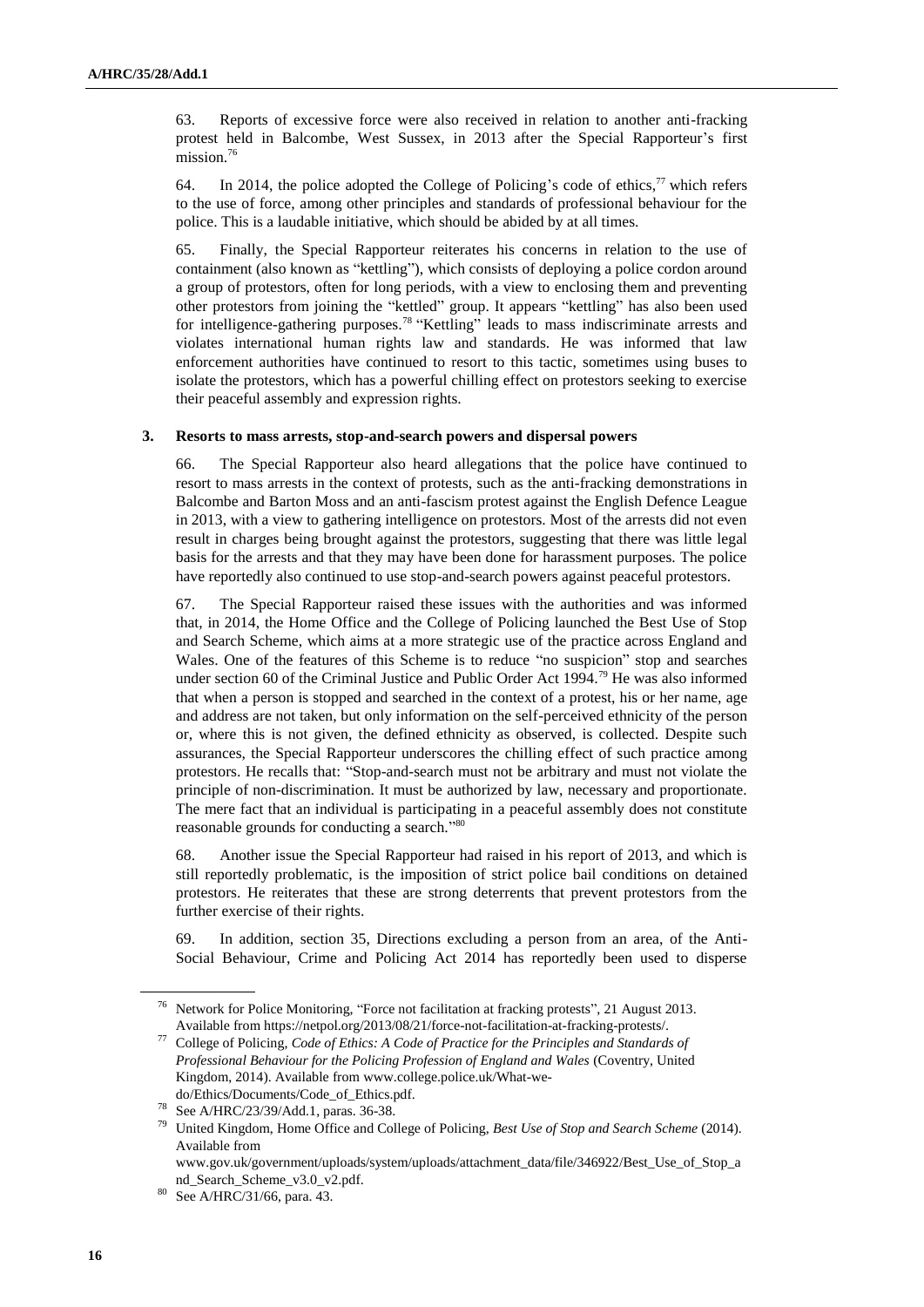peaceful protestors, as with hooligans. For instance, in November 2014, the Merseyside Police ordered the dispersal of a peaceful counter-demonstration against a protest planned by the far-right group National Front, although the latter, in the end, did not take to the street. In this regard, the Special Rapporteur reiterates that "the State's obligation to facilitate and protect assemblies includes simultaneous assemblies and counter-protests, in which one or more assemblies aim to express discontent with the message of other assemblies".<sup>81</sup> In another instance, dispersal orders were used against peaceful anti-fracking protestors in Cheshire. The resort to dispersal orders under this Act has been described on several occasions as an effective deterrent tool since protestors abide with the orders for fear of having their names put in the domestic extremist database.

70. Finally, another point of concern to the Special Rapporteur, directly related to the aforementioned issues, are the restrictions imposed on legal aid under the Legal Aid, Sentencing and Punishment of Offenders Act 2012. Under the Act, recipients of welfare benefits often have to financially contribute to their legal costs, hence deterring the resort to such aid. This problem must be seen in conjunction with the broader issue of lack of knowledge among the public about the availability of such aid. Free access to legal aid is crucial, especially in cases of mass arrests. Furthermore, placing systematic obstacles to protestors' abilities to defend themselves in court contributes to police impunity for abuses and increases the likelihood that these abuses will continue in the future. The Special Rapporteur is of the opinion that the aforementioned restrictions should be lifted, and that the Government should institute public information campaigns on the availability of free legal aid.

## **4. Domestic extremism and surveillance**

71. The Special Rapporteur remains concerned over the reported targeting of peaceful protestors as "domestic extremists", and the fact that their identities are kept in intelligence databases. In his report of 2013, he expressed concern that the definition of "domestic extremism" was too broad, allowing for abusive interpretation, and that peaceful protestors feared that they could be easily grouped into this category alongside real and violent extremists.<sup>82</sup> From his discussions with civil society and government officials during this mission, the Special Rapporteur does not believe enough has been done to alleviate this concern.

72. In 2014, the police provided a "new working definition" of "domestic extremism" as "relati[ng] to the activity of groups or individuals who commit or plan serious criminal activity motivated by a political or ideological viewpoint". <sup>83</sup> The Special Rapporteur underscores that such a definition remains overly broad, especially when read in conjunction with the aforementioned provisions of the Investigatory Powers Act, which are also excessively large and unduly intrusive.

73. The Special Rapporteur notes with disappointment the decision of the Supreme Court in March 2015 overturning the Court of Appeal's judgment on the case of John Catt, a non-violent anti-war activist with no criminal record. The lower court had ruled unlawful the registration by the police of Mr. Catt's presence at more than 55 protests over four years in the National Domestic Extremism Database, which is maintained by the National Public Order Intelligence Unit. The police stated in its written submission before the Supreme Court that if Mr. Catt had suffered any interference with his right to respect for private and family life, it was "very slight"; that no file was kept on him, and only his name was mentioned in some intelligence reports; and that "the fact a person is mentioned in an intelligence report does not mean that the individual is suspected of any criminal offence (or reprehensible conduct) at all (and the references to Mr. Catt do not suggest

<sup>81</sup> Ibid., para. 24.

<sup>82</sup> See A/HRC/23/39/Add.1, paras. 34-35.

Network for Police Monitoring, "So who exactly is now classified as a 'Domestic Extremist'?" (22 April 2014). Available from https://netpol.org/2014/04/22/new-definition-of-domestic-extremism/.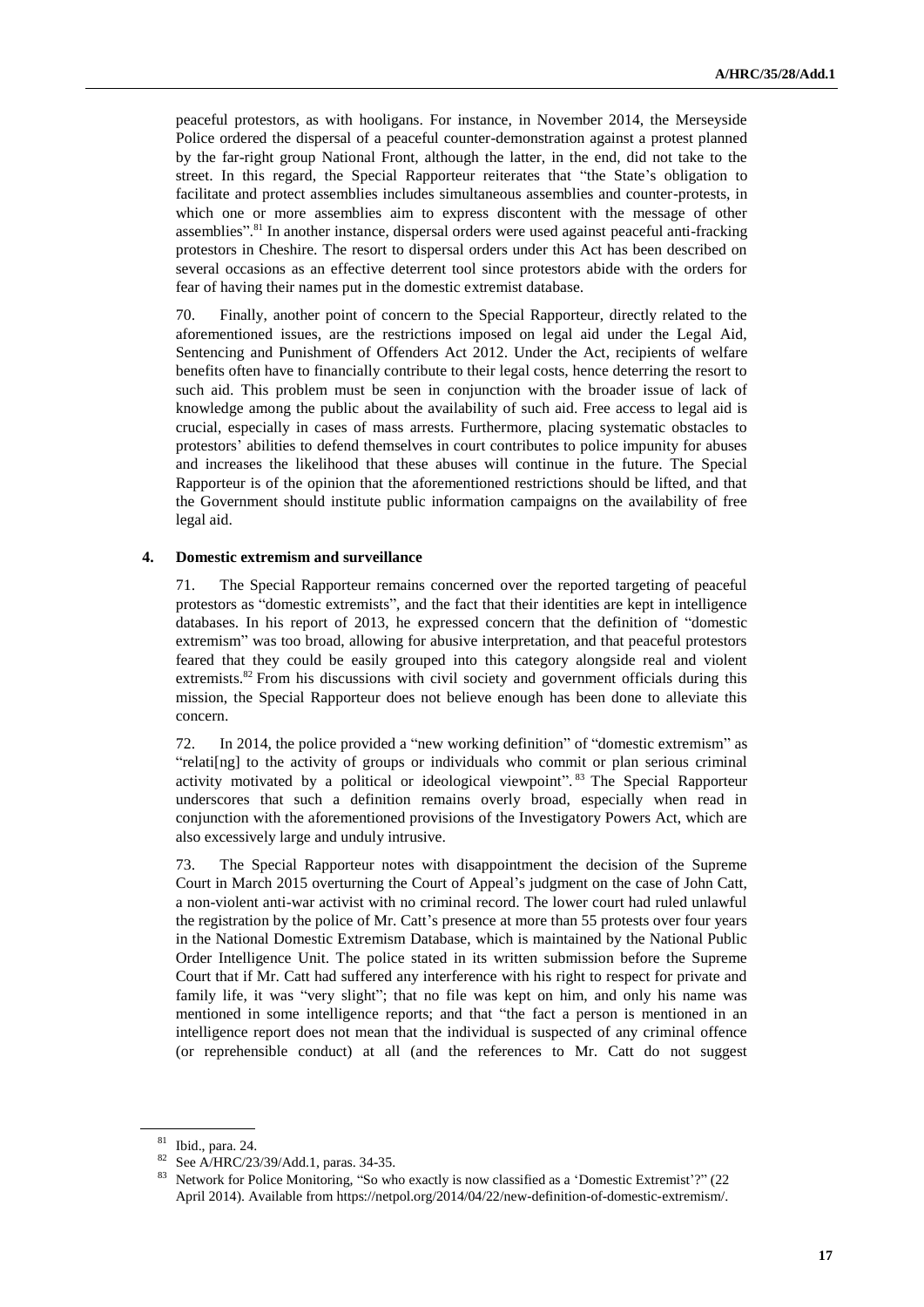otherwise)". <sup>84</sup> The Special Rapporteur finds this reasoning worrying, as it means that the police are entitled to gather and keep information on anyone's political activities without suspicion of having committed any offence. An application in relation to the case has been lodged before the European Court of Human Rights.

74. The Special Rapporteur emphasizes the chilling effect this ruling has had on civil society as a whole. Some activists even spoke of a "climate of silence and fear".<sup>85</sup> In this regard, he was also dismayed to learn that two Green Party politicians were put on the National Domestic Extremism Database because of their political activities.<sup>86</sup> Jenny Jones, one of the two politicians labelled domestic extremists, later filed a complaint before the Independent Police Complaints Commission when a police whistle-blower revealed that the police had destroyed all the files it had compiled about her.<sup>87</sup> Such practice is deeply troubling, and should end immediately.

75. The Special Rapporteur also received information that the police may have used International Mobile Subscriber Identity catchers during peaceful protests in Birmingham (February 2016), London (February 2016), Leicester (April 2016) and in Wales (April and May 2016) to, inter alia, gather intelligence from protestors' mobile phones. Details on this practice have reportedly been shared with the judge leading the public inquiry on undercover policing, and there have been requests that the inquiry look into the subject.

76. The Special Rapporteur expresses serious concern about the use of International Mobile Subscriber Identity catchers at peaceful protests, which he believes constitutes a violation of the right to privacy and has a detrimental impact on the exercise of peaceful assembly and expression rights. It also has an acute chilling effect on protestors.

## **5. Protest liaison officers**

77. In his report of 2013, the Special Rapporteur recommended that police separate the protest liaison function from intelligence gathering. <sup>88</sup> In the course of his follow-up mission, he was informed by the police that the protest liaison officers' programme has been instrumental in ensuring the smooth running of many protests. There is indeed great value in ensuring open and conducive dialogue between protestors and the police, and such dialogue should always be encouraged and strengthened.

78. However, the Special Rapporteur received several reports from civil society groups that protest liaison officers continued to be involved in gathering intelligence through their interaction with protestors, including at the Balcombe and Barton Moss protests. Such practice resulted in eroding trust and jeopardizing any genuine dialogue in relation to these protests.

79. In this regard, he recalls that:

Law enforcement agencies should ensure there is an accessible point of contact within the organization before, during and after an assembly. The point of contact should be trained in communication and conflict management skills and respond to security issues and police conduct as well as to substantive demands and views

<sup>84</sup> See Supreme Court of the United Kingdom, *R (on the application of Catt) (AP) v. Commissioner of Police of the Metropolis and another, R (on the application of T) (AP) v. Commissioner of Police of the Metropolis*, case Nos. UKSC 2013/0114 and UKSC 2013/0112, judgments of 4 March 2015, para. 59 (d).

 $85$  As brought up during a private meeting with civil society representatives.

<sup>86</sup> Rob Evans and Owen Bowcott, "Green party peer put on database of 'extremists' after police surveillance", *Guardian*, 15 June 2014. Available from www.theguardian.com/politics/2014/jun/15/green-party-peer-put-on-database-of-extremists-bypolice.

<sup>&</sup>lt;sup>87</sup> Rob Evans, "Jenny Jones calls for IPCC to investigate alleged destruction of her police files", *Guardian*, 15 November 2016. Available from www.theguardian.com/uk-news/2016/nov/15/jennyjones-calls-for-ipcc-to-investigate-alleged-destruction-of-her-police-files.

<sup>88</sup> See A/HRC/23/39/Add.1, para. 93.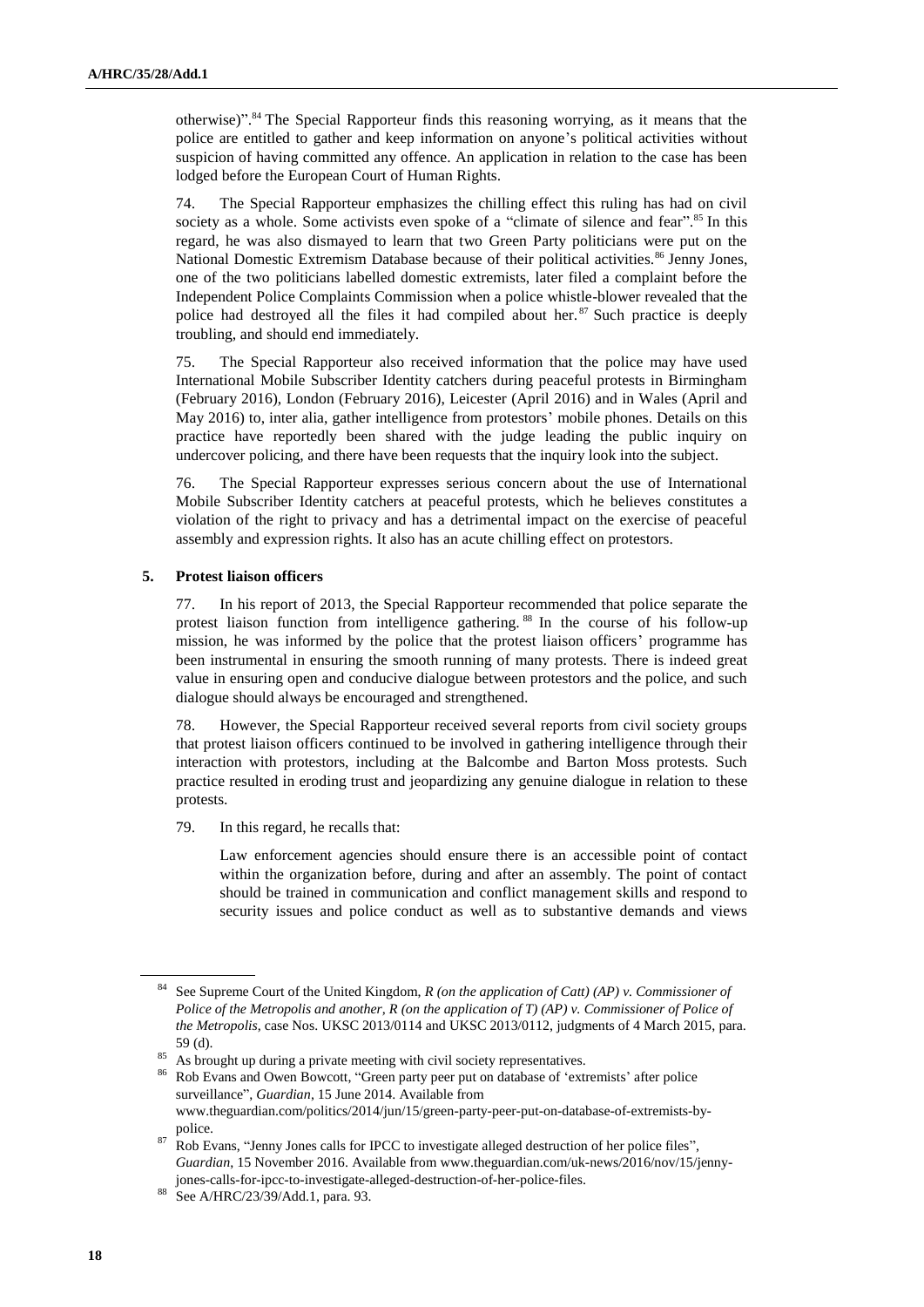expressed by the participants. The liaison function should be separate from other policing functions [including intelligence gathering].<sup>89</sup>

#### **6. Private injunctions on the basis of collusion between police and private companies**

80. The Special Rapporteur's attention was also drawn to the alleged collusion between law enforcement authorities and private companies in the context of protests against businesses. He was informed that protestors have been arrested and forced to provide their names and addresses, and then found their names as targets of private injunctions by the companies against further protest activity. This apparent sharing of information between police and private companies occurred, for instance, in the context of some anti-fracking protests.

81. The Special Rapporteur finds this alleged practice troubling, and fails to see its legal justification. He had raised the issue of private injunctions in his report of 2013, and reiterates the points he articulated in it.<sup>90</sup>

#### **7. Accountability for police violations**

82. Intrinsically linked to the question of the excessive use of force and sexual harassment is the issue of accountability and, more precisely, the identification of alleged perpetrators. In his report of 2013, the Special Rapporteur recommended law enforcement officers wear identification badges at all times.<sup>91</sup> However, in the course of his follow-up mission, he was informed that, on a number of occasions, police officers have failed to wear clearly visible identification while policing protests, in particular the Greater Manchester Police. The Special Rapporteur notes the statement from the Chief Superintendent at Scotland Yard acknowledging that there have been problems of police identification in a number of protests, and that he takes this issue seriously, holding supervisors accountable for police officers failing to abide.

83. The Special Rapporteur welcomes the fact that the Independent Police Complaints Commission, which is responsible for examining and investigating complaints about police conduct, has seen a notable increase of its resources, as he had recommended in his report of  $2013.^{92}$  However, he remains concerned that the Commission still reports to the Home Office, and not to Parliament, which fundamentally undermines protestors' trust in this institution. The Commission has recommended changing its reporting line to the Parliament, to no avail.<sup>93</sup> He urges the authorities to address this issue without delay.

# **IV. Conclusion and recommendations**

## **A. Conclusion**

84. **There is no doubt that the United Kingdom takes its role as one of the global leaders in human rights seriously. Many people around the world look to the United Kingdom as a model for democracy and respect for human rights and fundamental freedoms. They notice when the country takes positive steps to strengthen its practice in that area. However, they notice even more when it moves in the opposite direction.**

85. **The Special Rapporteur appreciates that the Government has made efforts to address some of the recommendations he made three years ago. However, he notes with concern that a series of separate measures by the Government, some** 

<sup>89</sup> See A/HRC/31/66, para. 49 (d).

<sup>90</sup> See A/HRC/23/39/Add.1, paras. 47-49.

<sup>91</sup> Ibid., para. 93.

 $92$  Ibid.

<sup>93</sup> See United Kingdom, Home Office, *Reforming the Independent Police Complaints Commission: Structure and Governance — A Public Consultation* (London, 2015), paras. 19-22. Available from www.gov.uk/government/uploads/system/uploads/attachment\_data/file/486700/20151216- IPCC\_Governance\_ConDoc-WEB-v6\_0-UK\_O\_\_3\_.pdf.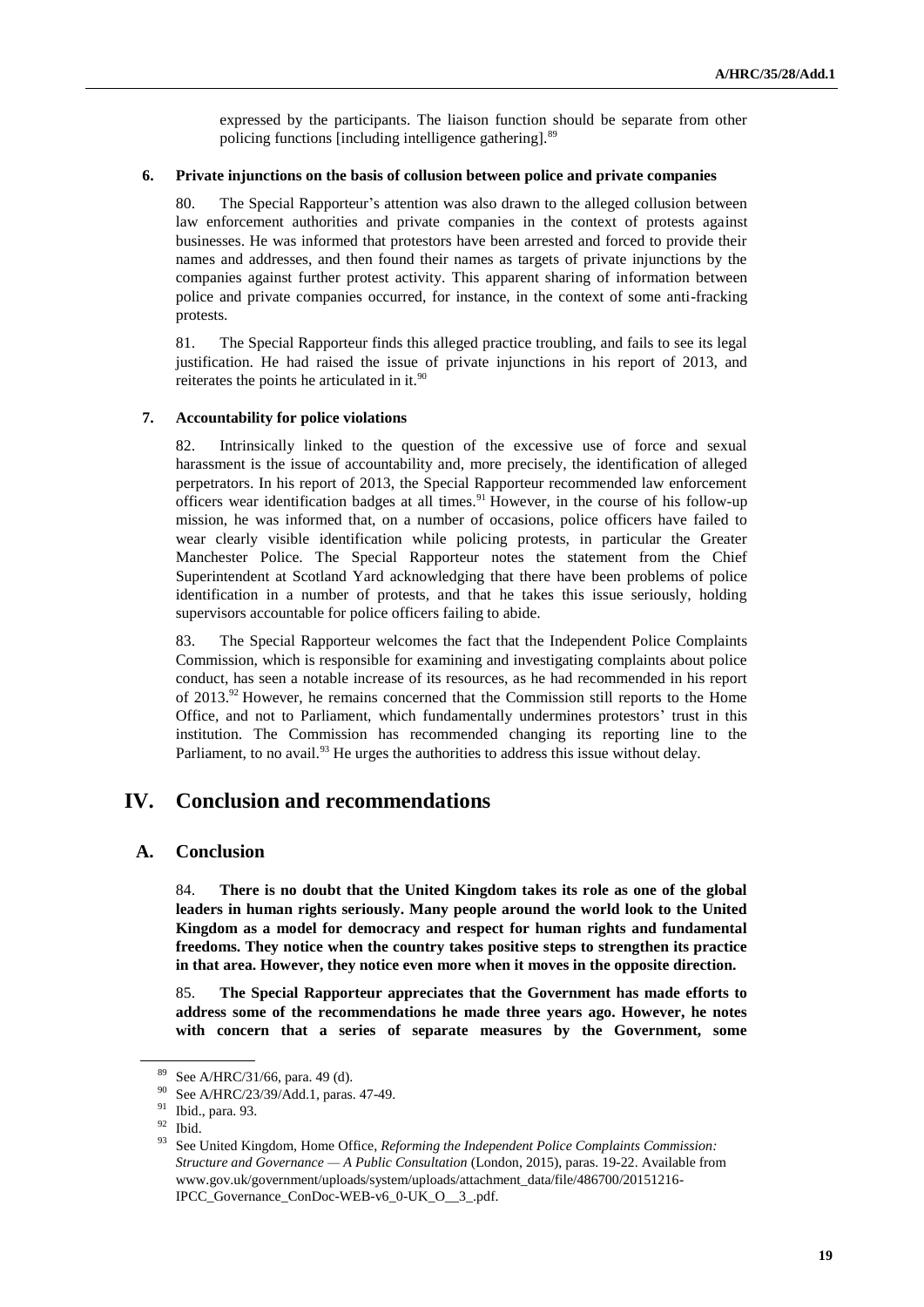**implemented and others proposed, have negatively impacted the exercise of the rights to freedom of association and freedom of peaceful assembly and, in general, are resulting in the closing of space for civil society. In many instances, these moves have been subtle and gradual, but they are as unmistakable as they are alarming. He is concerned that, put together, these measures suggest that the Government has a negative view of civil society as a critical partner that can and should hold it accountable.** 

86. **Beyond the borders of the United Kingdom, these measures are likely to have serious implications if adopted by other States whose intention is to repress civil society. It is imperative that the same standards on civil society space that the Government calls for internationally are implemented domestically.**

87. **The United Kingdom should truly consider its civil society a national treasure. It epitomizes the kind of "unity through diversity" that civil society can so uniquely foster. The Special Rapporteur believes that these individuals — and the hundreds of thousands of people like them — are the reason for many of the positive attributes that are enjoyed in the country.**

88. **The United Kingdom faces uncertain times at the domestic level, following the vote to leave the European Union and the several security and geopolitical challenges at the global level. But it is of utmost importance during these trying times that the country preserve, and even expand, civil society space so women and men can contribute, through the exercise of their association and assembly rights, to the consolidation of democracy and realization of human rights and fundamental freedoms in the country and abroad.**

89. **The Special Rapporteur offers the following recommendations once again in a spirit of constructive dialogue. He hopes the recommendations will inform the Government in its efforts to ensure that its legal framework and practice are in full compliance with international human rights norms and standards governing the freedoms of association and peaceful assembly.** 

## **B. Recommendations**

*Right to freedom of association*

90. **The Special Rapporteur calls on the competent authorities to:** 

(a) **Allow an independent review of the** *Prevent* **strategy to determine its impact upon the enjoyment of fundamental freedoms, including freedoms of association and peaceful assembly, with a view to amending/repealing it; this review should seek inputs from all relevant stakeholders;**

(b) **Not introduce the Counter-Extremism and Safeguarding Bill before Parliament;**

(c) **Make greater efforts to ensure that charities and other groups are not subjected to de-risking or de-banking where there are options for mitigating or managing risk;**

(d) **Uphold recommendation 8 on non-profit organizations of the International Standards on Combating Money Laundering and the Financing of Terrorism and Proliferation of the Financial Action Task Force, and its interpretive note;**

(e) **Amend the Investigatory Powers Act 2016 to address the issues of concern identified in the present report, and to bring it into compliance with international human rights norms and standards governing the right to privacy, the right to freedom of opinion and expression, the right to freedom of peaceful assembly and the right to freedom of association;**

(f) **Clarify the definition of "regulated activity" under the Transparency of Lobbying, Non-Party Campaigning and Trade Union Administration Act 2014 by**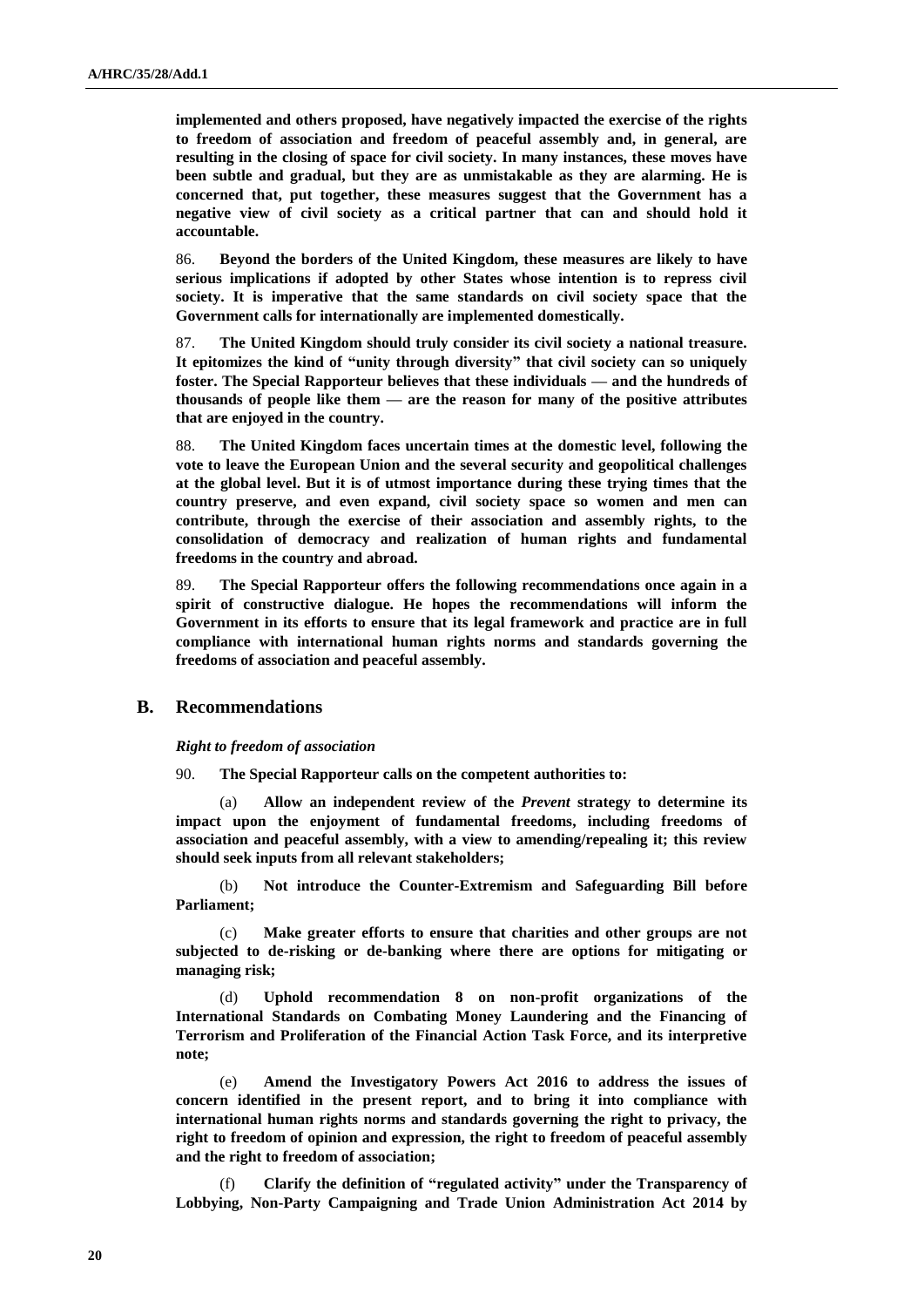**introducing the notion of "actual intention", and proceed with care at the implementation level;**

(g) **Amend the guidance of the Electoral Commission to clarify what activities civil society groups are entitled to undertake;**

(h) **Amend the Trade Union Act 2016 to address the issues of concern identified in the present report, with a view to ensuring its full compliance with international human and labour rights norms and standards;**

(i) **Pursue a policy of sectoral equity in the treatment of businesses and associations;**

(j) **Request the Special Rapporteur on the right to education and the Special Rapporteur on freedom of religion or belief to undertake official missions to the United Kingdom.**

#### *Right to freedom of peaceful assembly*

91. **The Special Rapporteur calls on the competent authorities to:** 

(a) **Adopt a positive law on the right to freedom of peaceful assembly whose purpose is to facilitate and protect such a right, in full consultation with civil society and other relevant stakeholders;**

(b) **Complete the ongoing public inquiry on undercover policing to the satisfaction of all survivors affected;**

(c) **Provide remedy to survivors of undercover policing and, where needed, to officers traumatized by this pernicious scheme;**

(d) **Release the undercover identities of all officers who spied on peaceful activists;**

(e) **Ensure that the oversight mechanism for undercover policing will no longer allow the deployment of undercover officers within non-violent activist groups;**

(f) **Investigate police use of International Mobile Subscriber Identity catchers in the public inquiry on undercover policing;**

(g) **Amend the Greater London Authority provisions in relation to the issues of concern identified to bring them into conformity with international human rights norms and standards governing freedom of peaceful assembly;**

(h) **Stop imposing costs on protest organizers to cover expenses related to commercial security and traffic management, and stop instructing them to hire stewards for planned protests;**

(i) **Ensure that the police always use force in a necessary and proportionate manner;**

(j) **End the practice of containment, or "kettling";** 

(k) **Ensure that individuals are never categorized as domestic extremists as a result of their peaceful protest activity;**

(l) **Delete any records on peaceful protestors, political activists and other non-violent activists from the National Domestic Extremism Database and other intelligence databases;**

(m) **Ensure that the police protest liaison function is always separated from intelligence gathering;**

(n) **Stop using mass arrests and stop-and-search powers in the context of peaceful protests, including for intelligence-gathering purposes;**

(o) **Stop imposing stringent bail conditions on peaceful protestors;** 

(p) **Stop using section 35 of the Anti-Social Behaviour, Crime and Policing Act 2014 in the context of peaceful protests;**